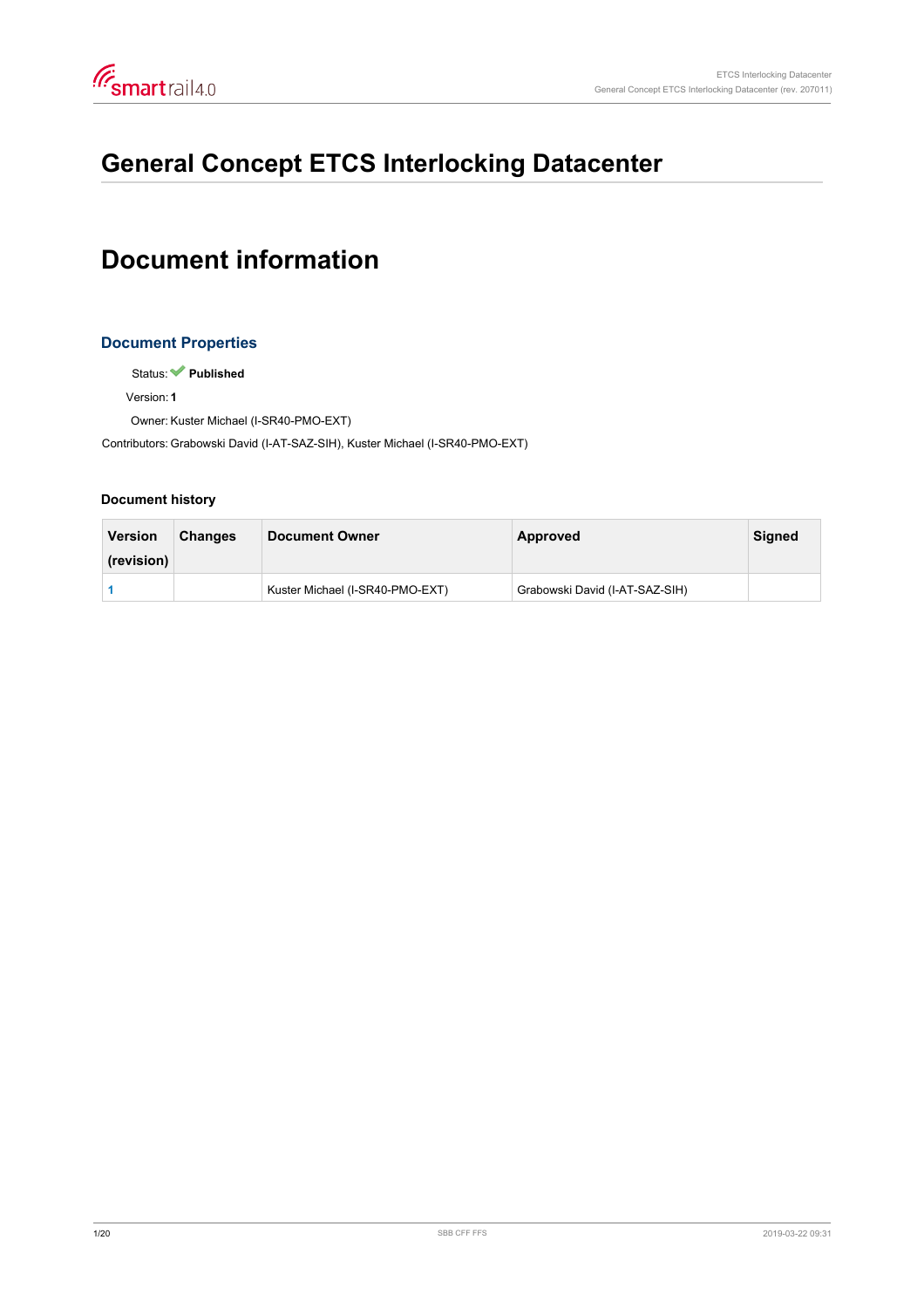# 1 Content

| 1 Content                                                                                                                    | -1             |
|------------------------------------------------------------------------------------------------------------------------------|----------------|
|                                                                                                                              | $\overline{2}$ |
|                                                                                                                              | 3              |
|                                                                                                                              | 3              |
|                                                                                                                              | 4              |
|                                                                                                                              | 4              |
|                                                                                                                              | 4              |
|                                                                                                                              | 5              |
|                                                                                                                              | 6              |
|                                                                                                                              | 7              |
| 4.6                                                                                                                          | 8              |
|                                                                                                                              | 8              |
|                                                                                                                              | 8              |
|                                                                                                                              | 10             |
|                                                                                                                              | 11             |
|                                                                                                                              | 13             |
| 6 System design concepts proposals entertainment containment container and statement of the system design concepts proposals | 16             |
|                                                                                                                              | 16             |
|                                                                                                                              | 16             |
|                                                                                                                              | 17             |
|                                                                                                                              | 18             |
|                                                                                                                              | 19             |
|                                                                                                                              | 19             |
|                                                                                                                              |                |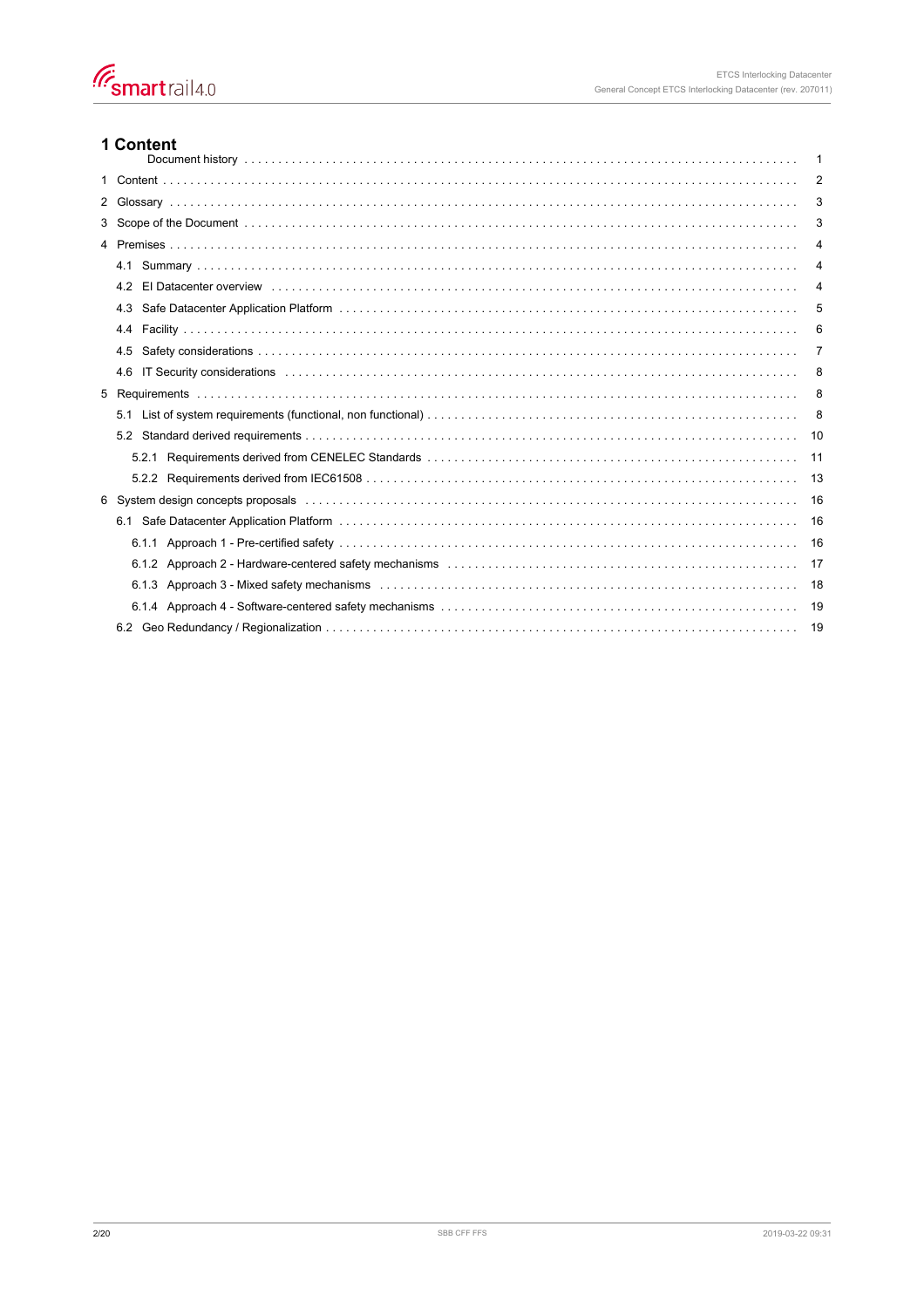<span id="page-2-0"></span>

# **2 Glossary**

| Term                                           |             | Abbrev. Description                                                                                                                                                                                                                                                                                                                                                                                     |
|------------------------------------------------|-------------|---------------------------------------------------------------------------------------------------------------------------------------------------------------------------------------------------------------------------------------------------------------------------------------------------------------------------------------------------------------------------------------------------------|
| <b>Aplication</b><br>Programming<br>Interface  | API         | A set of functions and procedures that allow the creation of applications which access the features or<br>data of an operating system, application, or other service.                                                                                                                                                                                                                                   |
| Availability                                   |             | Ability of an item to be in a state to perform a required function under given conditions at a given<br>instant of time or over a given time interval<br>SOURCE: IEC 60050-821: CDV2015, 821-05-82, modified                                                                                                                                                                                            |
| <b>Commercial off-</b><br>the-shelf            | <b>COTS</b> | Commercial items, including services, available in the commercial marketplace that can be bought and<br>used, without the need to commission custom-made, or bespoke, solutions.                                                                                                                                                                                                                        |
| <b>Electronic</b><br>interlocking              |             | Interlocking system realized by means of software logic running on special-purpose control hardware.                                                                                                                                                                                                                                                                                                    |
| <b>European Train</b><br><b>Control System</b> | <b>ETCS</b> | The European Train Control System (ETCS) is the signalling and control<br>component of the European Rail Traffic Management System (ERTMS). It is a replacement<br>for legacy train protection systems and designed to replace the many incompatible<br>safety systems currently used by European railways. The standard was also<br>adopted outside Europe and is an option for worldwide application. |
| <b>Infrastructure</b><br><b>Manager</b>        | IM          | An authority responsible in particular for establishing, managing and maintaining railway infrastructure,<br>including traffic management and control-command and signalling. (Oftentimes the owner of the railway<br>infrastructure as well).                                                                                                                                                          |
| Legacy<br>Interlocking                         | П           | Legacy interlocking system (e.g. relay and electronic interlocking) that shall be replaced by the ETCS<br>Interlocking (EI).                                                                                                                                                                                                                                                                            |
| smartrail 4.0                                  | <b>SR40</b> | A program with disruptive innovations for the processes and systems of the railway production.                                                                                                                                                                                                                                                                                                          |

# **3 Scope of the Document**

This document is a refinement to the [SRP-2658 - Kerndokumente des Gesamtkonzeptes SR40](https://trace.sbb.ch/polarion/#/project/SR40_Programm/workitem?id=SRP-2658)and describes the <sup>@</sup> [WI-3679 - ETCS Interlocking Datacenter](https://trace.sbb.ch/polarion/#/project/library/workitem?id=WI-3679) in a general way. Basic requirements, functionalities and concepts to fulfill these requirements are presented. This document shall furthermore define the projects premises, scope and boundaries.

The functionality of the "functional software applications" that will be hosted in the datacenter are not discussed here, but the applications common requirements yielding the datacenter obviously have to be considered here. The document does not cover migration concepts nor financial aspects.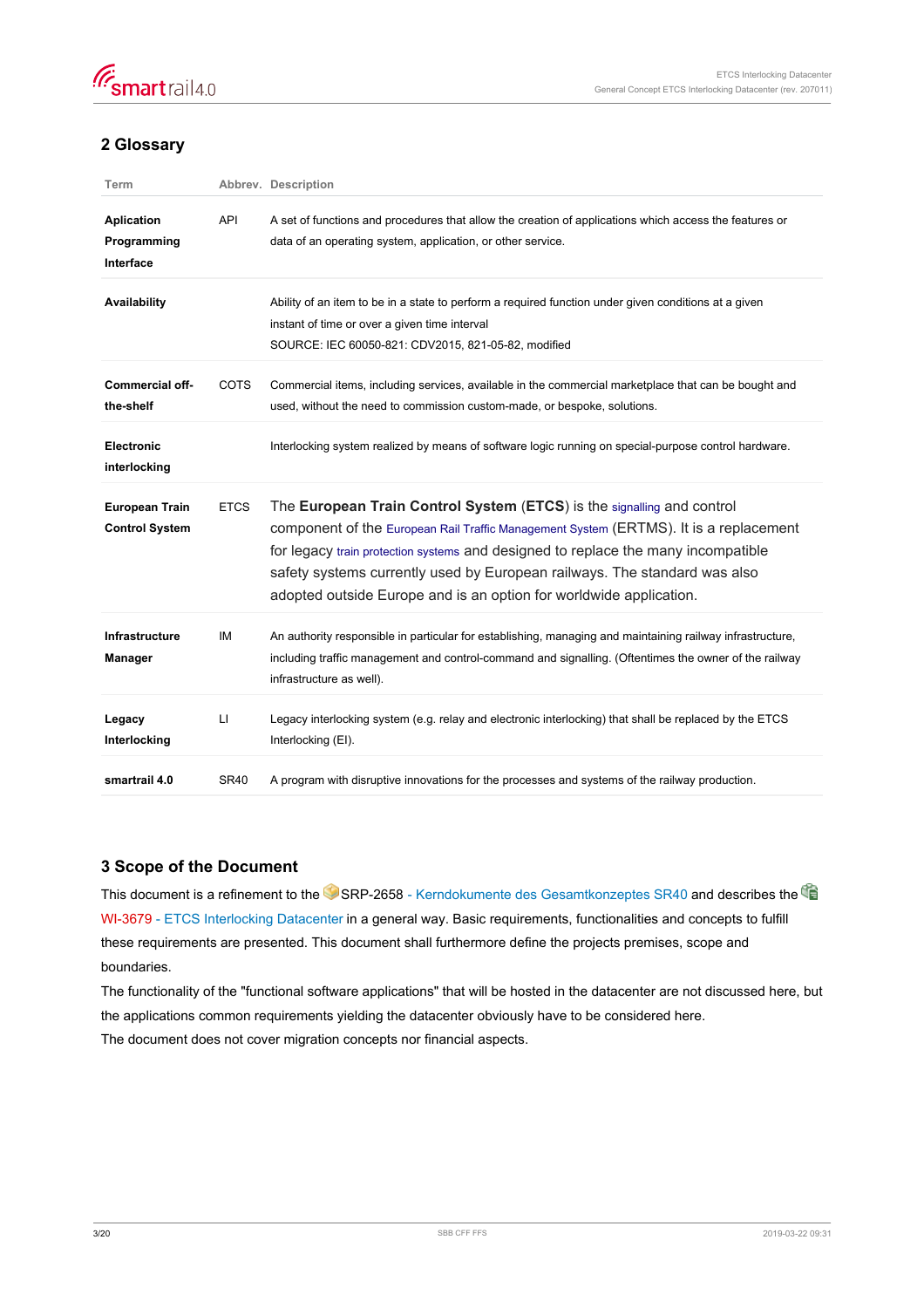# <span id="page-3-0"></span>**4 Premises**

## **4.1 Summary**

The [SRP-2738 - System Architecture Description](https://trace.sbb.ch/polarion/#/project/SR40_Programm/workitem?id=SRP-2738) decomposes the functional logic of the [WI-2077 - smartrail](https://trace.sbb.ch/polarion/#/project/library/workitem?id=WI-2077) [4.0](https://trace.sbb.ch/polarion/#/project/library/workitem?id=WI-2077) program into several applications, with some of them considered as safety critical.

The aim of the [WI-3679 - ETCS Interlocking Datacenter](https://trace.sbb.ch/polarion/#/project/library/workitem?id=WI-3679) project is to lay the fundament for the design of a reliable, safe and secure host for those safety critical applications.

Safety critical in this context means, that a [WI-1831 - Safety Integrity Level](https://trace.sbb.ch/polarion/#/project/library/workitem?id=WI-1831) (SIL) higher than zero, according to the CENELEC EN50128 standard, has been assigned to the application. Those fault-tolerant applications will, with minor exceptions(such as the  $\blacksquare$ WI-1990 - Object Controller firmware / software), all be deployed to a platform in the  $\blacksquare$ [WI-3679 - ETCS Interlocking Datacenter](https://trace.sbb.ch/polarion/#/project/library/workitem?id=WI-3679). That platform is referred as **SO**[SRP-4951 - Safe Data Center Application](https://trace.sbb.ch/polarion/#/project/SR40_Programm/workitem?id=SRP-4951) [Platform](https://trace.sbb.ch/polarion/#/project/SR40_Programm/workitem?id=SRP-4951) i[n](https://trace.sbb.ch/polarion/#/project/SR40_Programm/workitem?id=SRP-2738) [SRP-2738 - System Architecture Description](https://trace.sbb.ch/polarion/#/project/SR40_Programm/workitem?id=SRP-2738) and relating documents.

To cope with the high demanding [WI-1018 - Availability](https://trace.sbb.ch/polarion/#/project/library/workitem?id=WI-1018) requirements more than just one datacenter at georedundant locations will likely be required. The rail network could be split into multiple regions represented by **WI-3265** -[Topology](https://trace.sbb.ch/polarion/#/project/library/workitem?id=WI-3265) sections. Functionally and hardware independent instances of the [SRP-4951 - Safe Data Center](https://trace.sbb.ch/polarion/#/project/SR40_Programm/workitem?id=SRP-4951) [Application Platform](https://trace.sbb.ch/polarion/#/project/SR40_Programm/workitem?id=SRP-4951) would then control each section in order to minimize operational impact in case of a system failure of one instance.

# **4.2 EI Datacenter overview**

The following figure shows a high level schematic representation of all elements forming the [WI-3679 - ETCS](https://trace.sbb.ch/polarion/#/project/library/workitem?id=WI-3679) [Interlocking Datacenter](https://trace.sbb.ch/polarion/#/project/library/workitem?id=WI-3679), to illustrate the scope of the project.



#### *Figure 1 EI Datacenter Scope*

The EI Datacenter consists of the following elements that will be explained more detailed in subsequent sections of this document:

**Facility:** Building infrastructure that provides an optimal environment to the IT and telecom equipment by minimizing negative external influences such as power outages or temperature changes. Among others the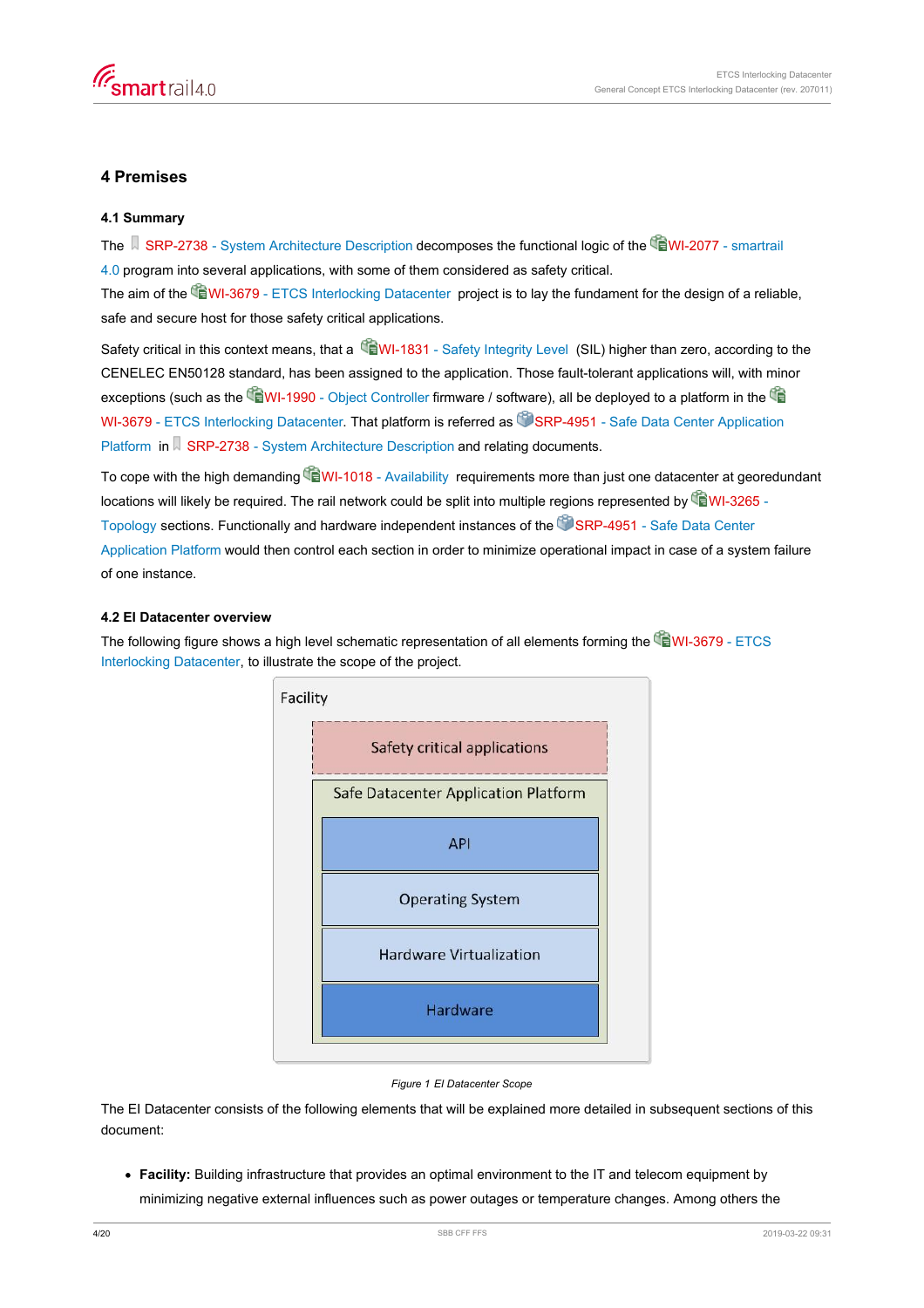<span id="page-4-0"></span>following factors have to be considered when designing the facility:

- **Power supply:** Engine generator supply, local utility power connection, UPS modules
- **Environmental control:** Cooling devices and fire suppression measures
- **Physical security:** Access control, Intrusion protection
- **Site Location / Architecture:** Building Characteristics, Compartmentalization, Cabeling
- **[SRP-4951 Safe Data Center Application Platform](https://trace.sbb.ch/polarion/#/project/SR40_Programm/workitem?id=SRP-4951):** Runtime environment for the applications that provide the functional logic (business logic). The platform itself can be divided into the listed elements:
	- **Computing Hardware:** Hardware (including firmware) for data processing and storage, plus network infrastructure including IT security measure
	- Hardware Virtualization: W**I-2088 Hardware Abstraction Layer** to abstract hardware from the rest of the platform.
	- **Operating system:** Operating systems(s)
	- **Middleware with generic [WI-2989 Aplication Programming Interface](https://trace.sbb.ch/polarion/#/project/library/workitem?id=WI-2989) :** Abstraction layer to insulate the applications from the operating system, the virtualization layer and finally from the hardware. Provides the mechanisms to run the safety critical, functional applications in a faulttolerant manner
- **Safety critical applications:** Applications providing the functional logic for different tasks in the SR40 landscape. The applications code shall only contain the pure functional logic. Mechanism to achive the high demanding SIL requirements regarding fault tolerance and availability are delegated to the platform, as stipulated by  $\mathbb{F}$ [SRP-12686 - Portable to different Platforms](https://trace.sbb.ch/polarion/#/project/SR40_Programm/workitem?id=SRP-12686). The safety critical functional software applications are not part of the EI Datacenter project.

#### **4.3 Safe Datacenter Application Platform**

The [SRP-4951 - Safe Data Center Application Platform](https://trace.sbb.ch/polarion/#/project/SR40_Programm/workitem?id=SRP-4951) shall be designed as generic and scalable as possible. This shall ensure that safety critical applications that are not yet foreseeable can be implemented in future without altering the platform. It is even desired that the platform is designed in such way that applications in other fields than railway signaling become possible. Opening the platform to other markets might help to reduce LCC of the platform or it's components

The design must further allow different software and hardware life cycles thru rigorous insulation of hardware and application by means of hardware virtualization and a generic middleware and a defined  $\bullet$  [WI-2989 - Aplication](https://trace.sbb.ch/polarion/#/project/library/workitem?id=WI-2989) [Programming Interface](https://trace.sbb.ch/polarion/#/project/library/workitem?id=WI-2989) . This shall facilitate the individual exchange of components (software and hardware) and prevent from vendor lock in. Especially the life cycle of the applications containing the functional logic and the platform itself shall be decoupled.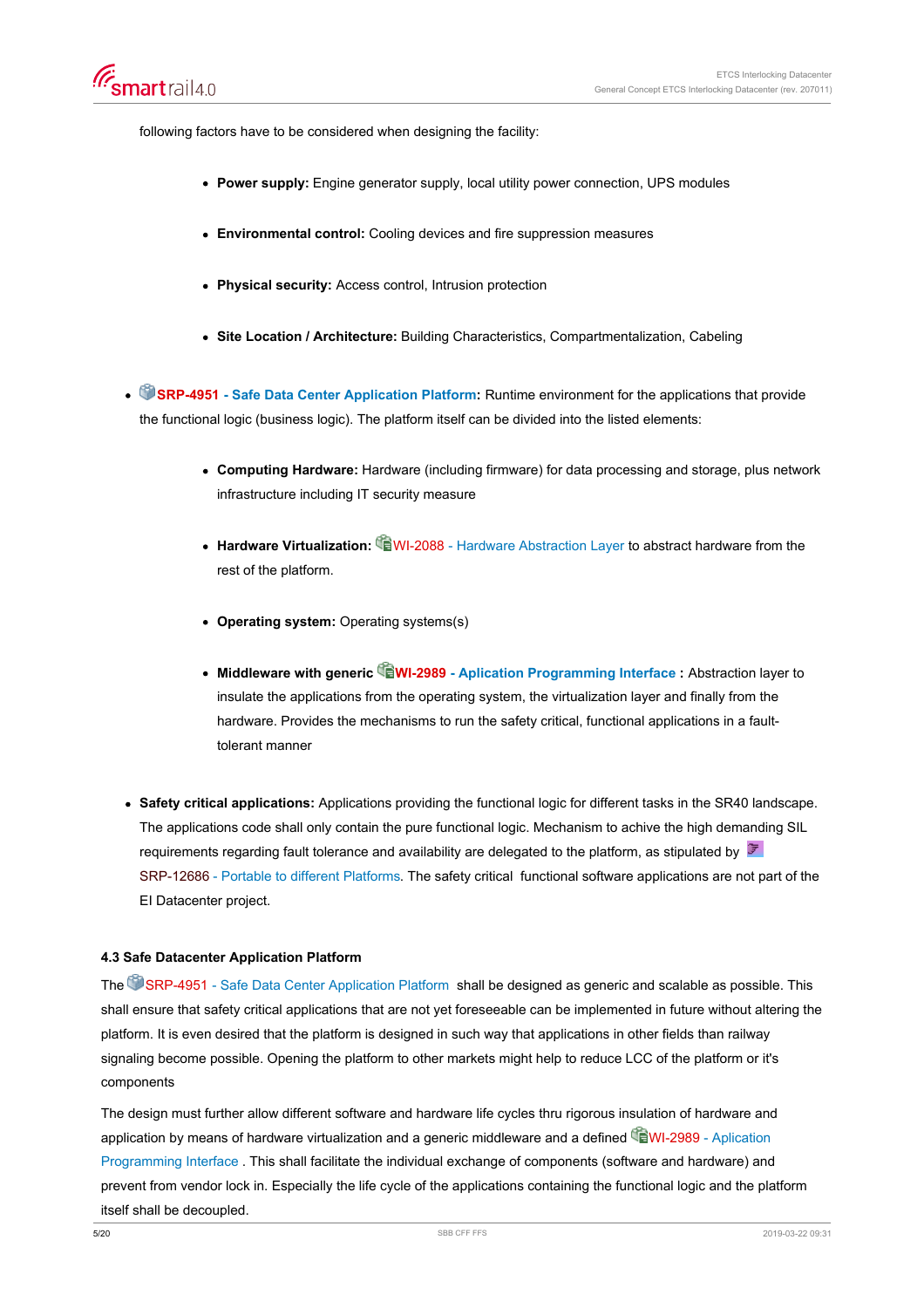<span id="page-5-0"></span>

Whenever possible and reasonably, **W**I-2654 - Commercial off-the-shelf parts shall be used to minimize lifecycle costs. This is true for hardware, as well as for software components such as operating systems. Different possible routes to achive a safety certification for unsafe COTS hardware will be presented later in this document. Beside the technical implementation, this requirement also presumes a certification strategy that supports that modularity. This means that the exchange of components (hardware / software) shall be possible without a complete recertification of the platform, or even worse the entire system including the functional applications.

It might turn out to be reasonable to have different implementations of the platform, since a single design will likely not be sufficiently scalable to meet the divergent needs of different [WI-2289 - Infrastructure Manager](https://trace.sbb.ch/polarion/#/project/library/workitem?id=WI-2289)s. Also during different life cycles of the **C**NI-2077 - smartrail 4.0 system (pilote phase, rollout, network wide implementation) platforms of vastly different scales seam likely.

As already introduced, the platform shall provide the runtime environment to the applications. It shall furthermore provide all mechanisms for a fault-tolerant operation, for application management and for persistance. An application model based on "state machine replication" is proposed in  $\vert \lambda \vert$  [SRP-12684 - Fault-Tolerant Portable SW-Application](https://trace.sbb.ch/polarion/#/project/SR40_Programm/workitem?id=SRP-12684) [Architecture](https://trace.sbb.ch/polarion/#/project/SR40_Programm/workitem?id=SRP-12684) A defined **WI-2989** - Aplication Programming Interface between the functional applications and the platform itself ensures the portability of the applications to different platform implementations.

#### **4.4 Facility**

The design of the facility has a great impact on the **WI-1018** - Availability and reliability of the datacenter. The two key aspects are power supply and cooling capabilities. Even the most sophisticated platform will not be able to achieve its targeted availability, when power supply is running short, or the system overheats, due to a damaged cooling unit. There are two widely used standards for planning and designing datacenters with main focus on infrastructural aspects: The Uptime Institute's Tier Classification mainly focuses on power supply and cooling since these are the primary and most important factors of a datacenter.

The Telecommunications Industry Association's TIA-942 standard trace it's origins also to the Uptime Institute's four tiered approach, which dates back to the 1990's. TIA no longer uses the term Tier in the recent version of TIA-942-B standard to avoid confusion with the Uptime Instituts classification system. The TIA standard is more comprehensive and also gives guidelines for environmental control (fire suppression), physical security, cabling, site location and more.

With the EN50600 series of standards, initially published only in 2015, there is now also a guideline available that is formally valid overall Europe.

It covers all the relevant parts and areas of a datacenter– from the building itself to the power supply and air conditioning, all the way to fire protection, and from the IT wiring itself to access controls.

Part two of the series defines four availability classes that are mostly congruent to the classes / ratings in the two other cited standards.

To scope with the availability requirements for the interlocking datacenter that will control the majority of the Swiss rail trafic a design with no single point of fault must be chosen. In all mentioned standards only the highest class Tier IV / Rate 4 fulfills that requirement.

A Rated-4 / Tier-4 datacenter has redundant capacity components and multiple independent distribution paths serving the computer equipment. Typically, only one distribution path serves the computer equipment at any time. The site is concurrently maintainable which means that each and every capacity component including elements which are part of the distribution path, can be removed/replaced/serviced on a planned basis without disrupting the capabilities of the safety critical applications. The datacenter allows concurrent maintainability plus one fault anywhere in the installation without causing downtime. It has protection against almost all physical events.

Alternatively an intelligently designed network of a multitude of Rated-3 / Tier-3 datacenter will also allow an overall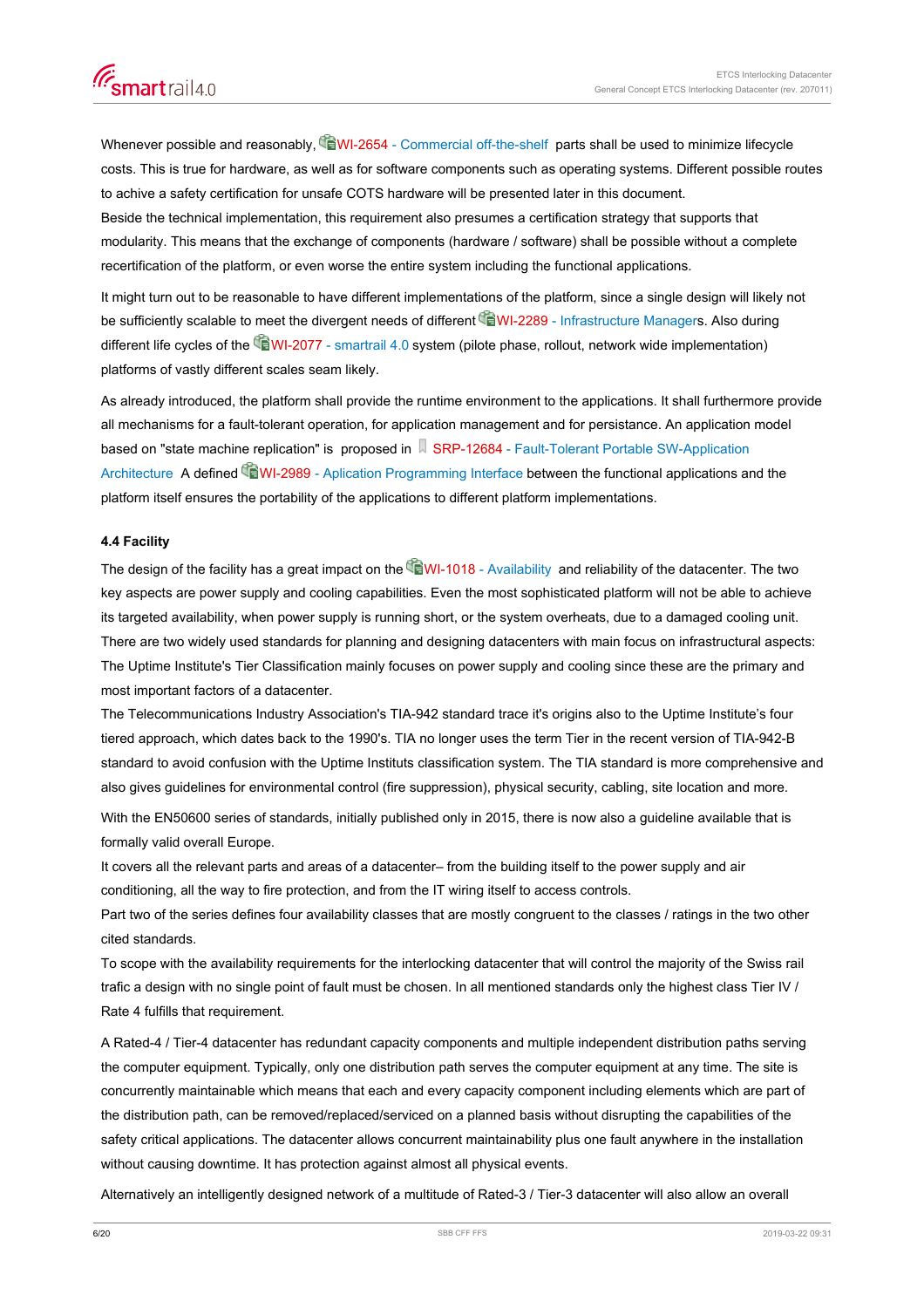<span id="page-6-0"></span>design with no sigle point of failure and allow concurrent maintenance.

It shall be noted that those high demands to the facility might not be necessary for a datacenter of a  $\mathbb{Q}$ WI-2289 -[Infrastructure Manager](https://trace.sbb.ch/polarion/#/project/library/workitem?id=WI-2289) manager with limited regional network. The availability targets scale with the size and the importance of the controlled network. Same also applies for the pilote (field test) phase of the SR40 system where a breakdown or interruption in the execution of the centralized interlocking applications might be tolerable.

#### **4.5 Safety considerations**

Th[e](https://trace.sbb.ch/polarion/#/project/SR40_Programm/workitem?id=SRP-4680) following figure shows an extract of the  $\mathbb R$  [SRP-4680 - Deployment View](https://trace.sbb.ch/polarion/#/project/SR40_Programm/workitem?id=SRP-4680), part of the  $\mathbb R$  [SRP-2738 - System](https://trace.sbb.ch/polarion/#/project/SR40_Programm/workitem?id=SRP-2738) [Architecture Description](https://trace.sbb.ch/polarion/#/project/SR40_Programm/workitem?id=SRP-2738). The applications inside the red frame are intended to be deployed to the [SRP-4951 - Safe](https://trace.sbb.ch/polarion/#/project/SR40_Programm/workitem?id=SRP-4951) [Data Center Application Platform](https://trace.sbb.ch/polarion/#/project/SR40_Programm/workitem?id=SRP-4951).



bdd [package] Systemarchitektur [02 Deployment]

# *Figure 2 Deployment View*

The [SRP-4951 - Safe Data Center Application Platform](https://trace.sbb.ch/polarion/#/project/SR40_Programm/workitem?id=SRP-4951) will need to be certified to at least the same [WI-1831 -](https://trace.sbb.ch/polarion/#/project/library/workitem?id=WI-1831) [Safety Integrity Level](https://trace.sbb.ch/polarion/#/project/library/workitem?id=WI-1831) as the functional software application with the highest SIL deployed to it. Moreover mixed criticality shall be supported by the platform. This means that most likely applications with different SIL, or even no SIL demand will run on the same platform, which requires mechanisms to properly isolate those.

The necessary WEWI-1832 - Safety Integrity depends on the maximum damage that may be caused by failure of the system. SIL4 is the maximum integrity level defined by the relevant CENELEC standards. That demanding requirement is already mandatory for a nowadays, state of the art, regionally limited **C**WI-2578 - Electronic interlocking. Thus a SIL4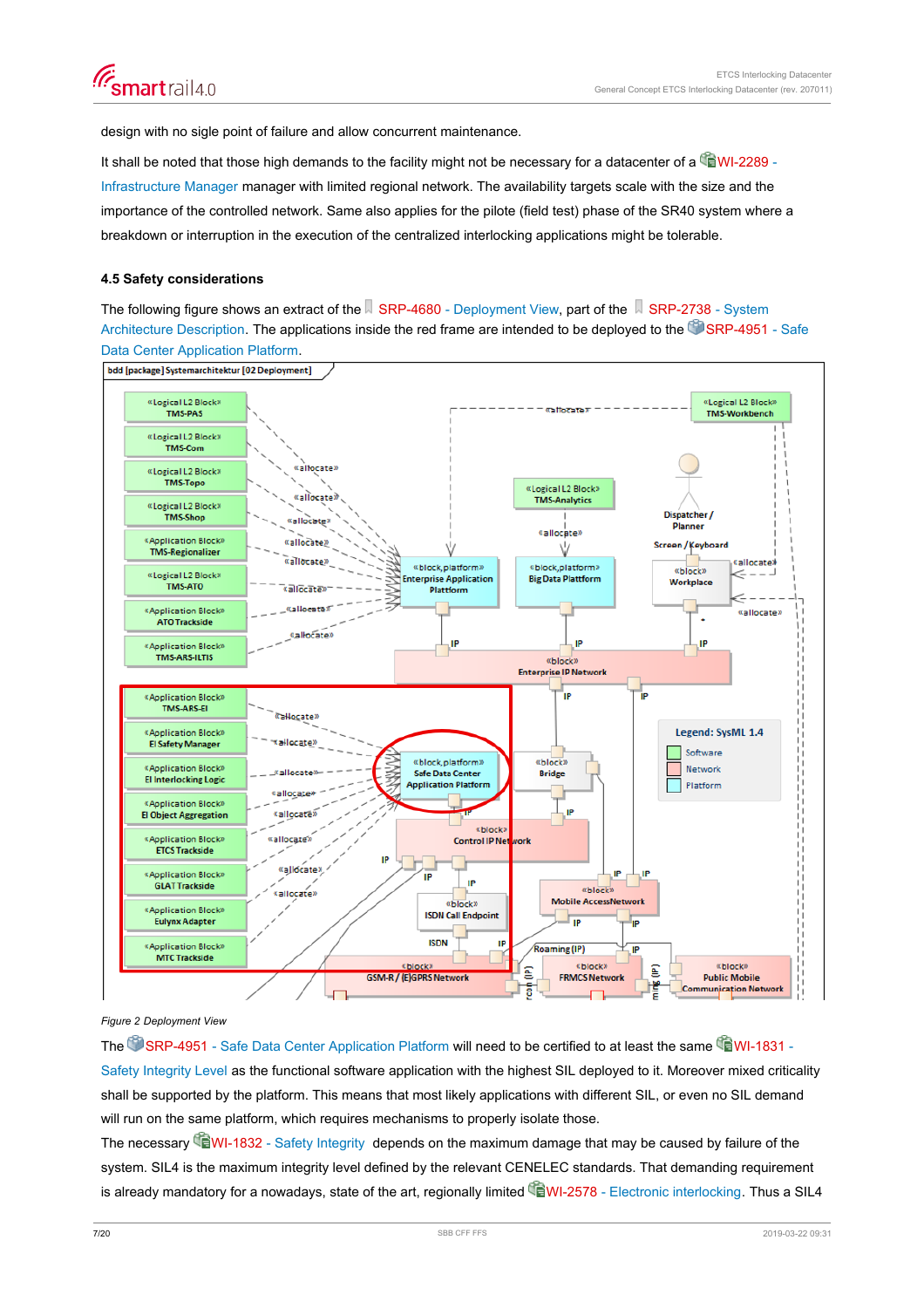<span id="page-7-0"></span>will be inevitable for the interlocking software application developed in the frame of SR40, and hence also for the platform hosting it. Still must the overall system be structured such that the SIL4 capability is sufficient for its task, with the task being much different from the regionally limited tasks currently applicable for classical distributed  $\mathbb{Q}$ WI-2523 -[Legacy Interlocking](https://trace.sbb.ch/polarion/#/project/library/workitem?id=WI-2523) systems. The worst-case damage scenario caused by a system controlling all the rail traffic in Switzerland would include a large number of trains, and a much higher number of [WI-1029 - Fatalities](https://trace.sbb.ch/polarion/#/project/library/workitem?id=WI-1029) than known with current systems.

## **4.6 IT Security considerations**

The digital transformation and centralization of the interlocking systems is bringing substantial benefits in safety, operational efficiency and reliability. Yet, it also inevitably increases the vulnerability of the signaling infrastructure to cyber-threats. There is no doubt that the EI Datacenter, the host to signaling applications controlling the majority of the Swiss railway network will form major attack surface for cyber criminals.

The SR40 interlocking logic is purely based on software algorithms. If the system is compromised by an unwanted external or malware, the safety cannot be guaranteed anymore. Thus security gains a much more important level of attention.

Adequate measures to protect not only the datacenter, but also the communication network must be incorporated in the design. Obviously those measures must not compromise the availability and reliability targets by e.g. decreasing latency. An end-to-end protection of the entire signaling system is essential, thus the security measures taken for the datacenter must be seamlessly embedded i[n](https://trace.sbb.ch/polarion/#/project/SR40_Programm/workitem?id=SRP-10014) the SR40 security concept proposed in  $\sqrt{3}$  [SRP-10014 - Security study and preliminary](https://trace.sbb.ch/polarion/#/project/SR40_Programm/workitem?id=SRP-10014) [concept](https://trace.sbb.ch/polarion/#/project/SR40_Programm/workitem?id=SRP-10014) .

## **5 Requirements**

The following is a not exhaustive list of requirements for the **Ca**WI-3679 - ETCS Interlocking Datacenter that mainly relate to the [SRP-4951 - Safe Data Center Application Platform](https://trace.sbb.ch/polarion/#/project/SR40_Programm/workitem?id=SRP-4951) serving as working assumptions until the final binding requirements have been derived from the overarching system architecture and the business objectives. The requirements were either identified in the frame of the study "On Design, Introduction and Operation Of Safetycritical Applications in the Railway System of Schweizerische Bundesbahnen SBB" conducted by ESG Elektroniksystem und Logistik GmbH or extracted from overarching SR40 documents:

#### **5.1 List of system requirements (functional, non functional)**

HW Upgrade shall be possible without changing Application Software. **[**DC-203 **]**

Data center shall be based on COTS Hardware. **[**DC-204 **]**

Update of Operating System shall be possible without affecting the configuration status of application software. **[**DC-212 **]**

Exchange of the Operating System shall be possible without affecting the configuration status of application software **[**DC-213 **]**

The Data Centre may be based on standardized HW modules for both, processing and storage. **[**DC-208 **]**

The data center shall have a "very high" availability analogue to RAM Targets for ETCS Level 2. The detailed RAM Targets will be determined as part of the RAM Project of smartrail 4.0. **[**DC-210 **]**

The data center shall be able to recover within x(sec) from significant damage to its infrastructure (disaster recovery) **[**DC-209 **]**

The data center shall implement a strict monitoring of its configuration status, any change shall be recognized and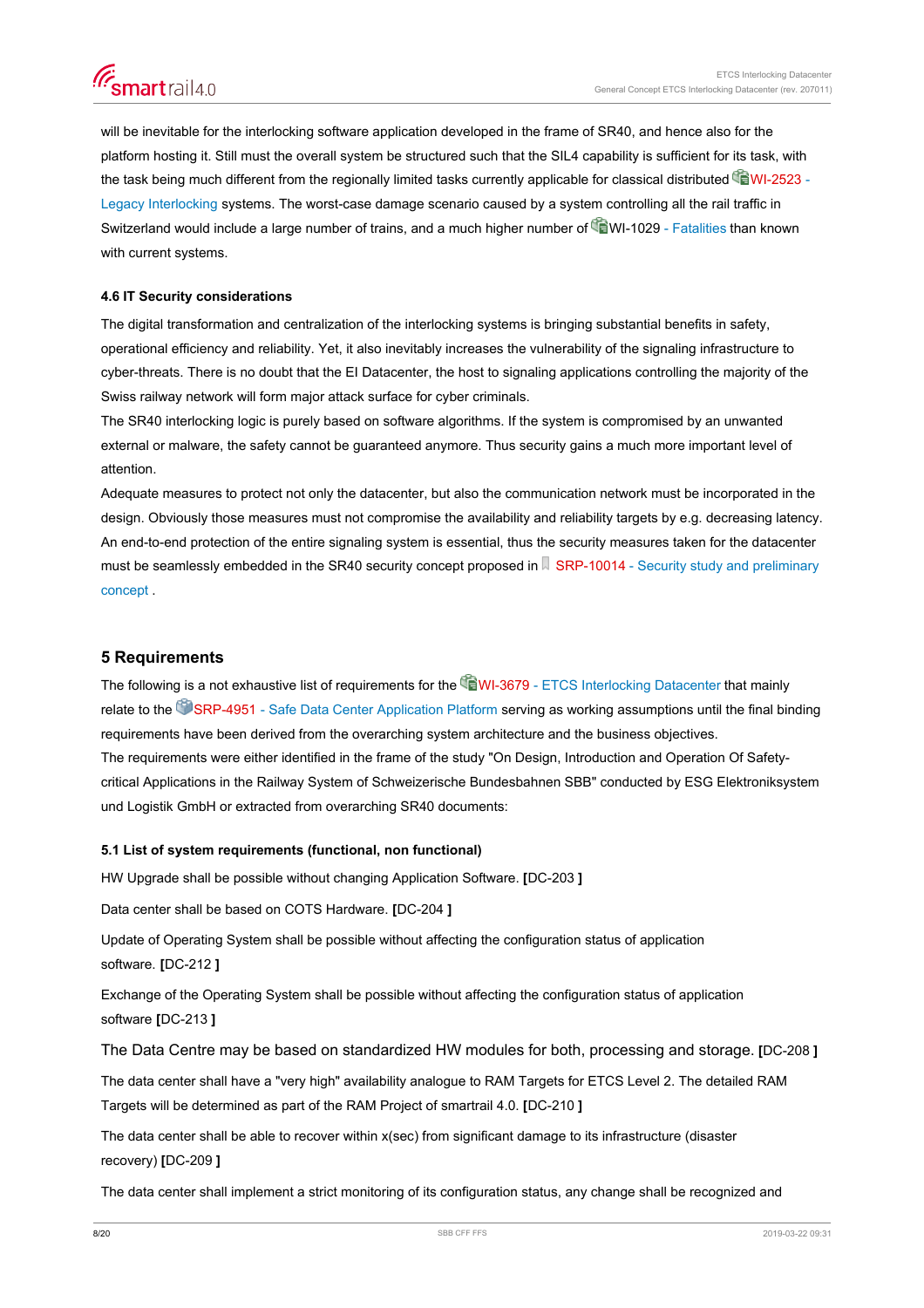reported. **[**DC-215 **]**

The data center shall communicate with de-central object controllers **[**DC-214 **]** Data center management function (System Management) shall be separated from payload function. **[**DC-216 **]** Data center hardware and software shall be independent with regard to integration. **[**DC-217 **]** Data center hardware and software shall be independent with regard to certification. **[**DC-218 **]** Dependency on a single source for hardware components or a specific technology should be avoided. **[**DC-219 **]** The data center shall be built on COTS Hardware components (including SIL4 COTS Hardware if necessary). **[**DC-226 **]** The data center shall be built on COTS operating system components. **[**DC-221 **]** The data center shall host applications qualified as SIL4. **[**DC-220 **]** Applications of a lower SIL levels shall not affect the execution of an application of a higher SIL level. **[**DC-223 **]** It shall be possible to replace HW and SW components separately from each other. **[**DC-222 **]** HW components shall be qualified independently of application and operating system software. Application conditions may be used. **[**DC-229 **]** Operating system components shall be qualified independently of HW and application software components. Application conditions may be used. **[**DC-225 **]** Application software components shall be qualified independently of operating system and HW components. Application conditions may be used. **[**DC-224 **]** Mechanism to achieve fault-tolerance shall be separated from business logic/domain logic. **[**DC-228 **]** The data center shall be scalable with respect to its components, both resources and functions. **[**DC-227 **]** Data integrity shall be protected against unauthorized manipulation. **[**DC-233 **]** Data center shall protect availability of data. **[**DC-232 **]** Total end-to-end processing time for "inner loop" functions in the data center shall be O(100 ms). **[**DC-235 **]** O(1000) Messages per second is the expected throughput. **[**DC-234 **]** Total latency of the data center, which is defined as the time between an incoming message until the responding outgoing message leaves the data center, shall be O(100 ms). **[**DC-231 **]** Total processing time budget for the outer control loop, which is defined by complete set of trains that are under control of the data center, is O(1 seconds). **[**DC-230 **]** The system shall be regionally distributed for availability and for damage limitation **[**DC-271 **]** The system shall consist of server, storage, controller and maintenance subsystems **[**DC-274 **]** The controllers shall provide hypervisor functions to dynamically invoke servers and storages **[**DC-269 **]** The controllers shall support virtualization functions to dislocate execution of functions **[**DC-268 **]** The controllers shall manage redundancies and stand-by operations of servers and storages **[**DC-264 **]** The controllers shall vote hypervised server or storage outputs with HFT>2 **[**DC-263 **]** The controllers shall supervise unused software, firmware or configuration data within COTS devices **[**DC-267 **]** The controllers shall provide black-channel communication services **[**DC-266 **]** The servers shall provide encapsulation of application functions and OS **[**DC-272 **]**

The servers shall provide virtualization of resources for execution of application functions and OS **[**DC-270 **]**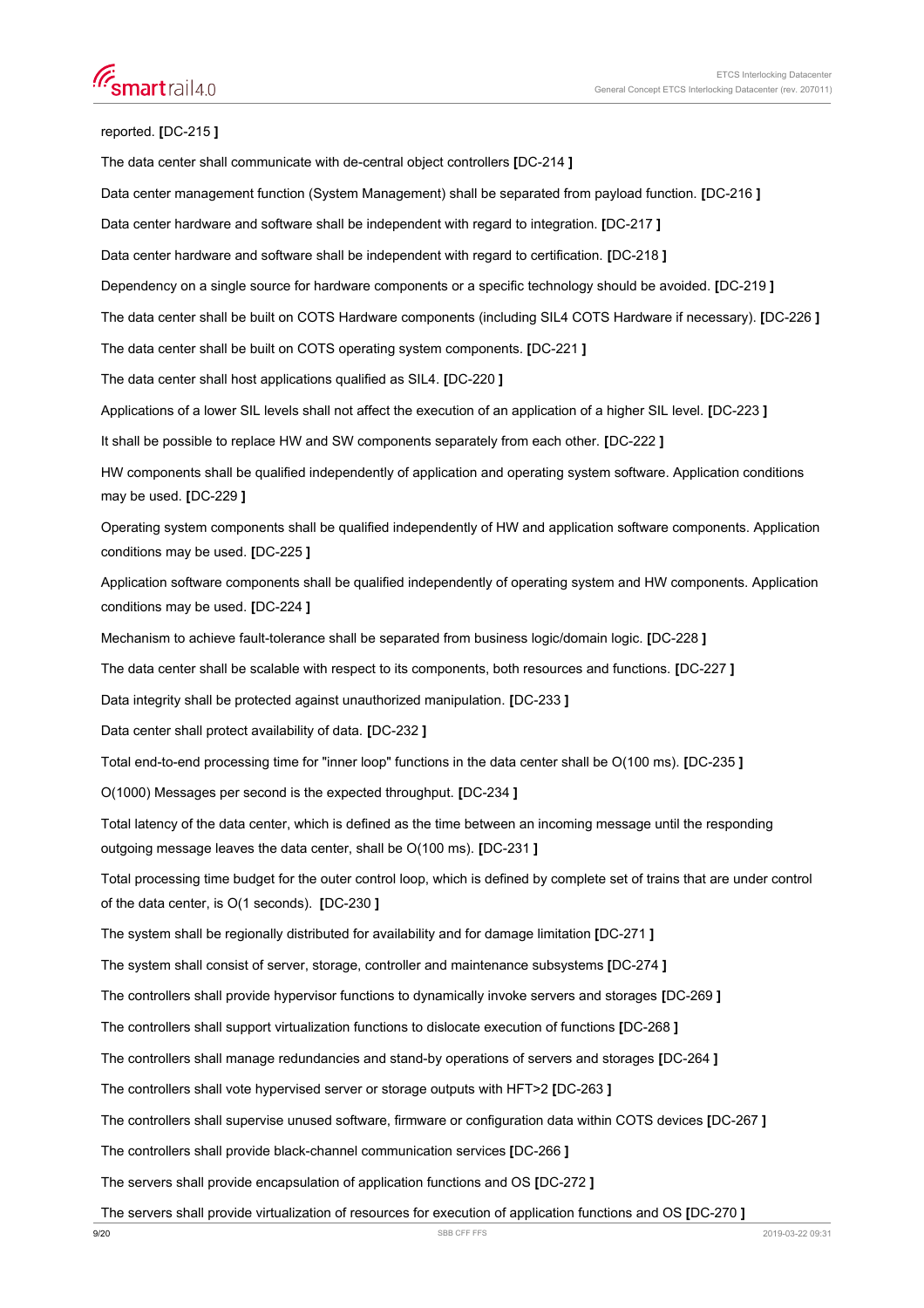<span id="page-9-0"></span>

To further reduce LCC, the system shall make use of hardware components with a low probability of failure per hour (PFH). **[**DC-340 **]**

To minimize channel (item) PFH targets (to approx. E-4/h in the first approach), and to consequently reduce LCC, the system should have a HFT (hardware fault tolerance) of 2 or higher. **[**DC-338 **]**

With respect to safety the required system availability is determined by the most demanding safety function. Near realtime control functions may need higher availability than functions with longer repetition time intervals. As a reference for the "real-time" class of functions, ETCS specification according to SBB sets a maximum of 0.0014/a inactivity of more than 1min, but relates to a single train only. **[**DC-334 **]**

## **5.2 Standard derived requirements**

These requirements have been derived from the relevant CENELEC railway standards. Where CENELEC lacks of detailed information, such as on the use of [WI-2654 - Commercial off-the-shelf](https://trace.sbb.ch/polarion/#/project/library/workitem?id=WI-2654), the IEC61508, cross industry functional safety standard has been considered:

| <b>Name</b>                                                                                                                          | <b>Standard Number</b>       | Applicable to                         |
|--------------------------------------------------------------------------------------------------------------------------------------|------------------------------|---------------------------------------|
| RAILWAY APPLICATIONS - THE SPECIFICATION AND<br>DEMONSTRATION OF RELIABILITY, AVAILABILITY,<br>MAINTAINABILITY AND SAFETY (RAMS)     | CENELEC SN<br>EN50126        | <b>RAILWAY SYSTEM</b>                 |
| RAILWAY APPLICATIONS - COMMUNICATION, SIGNALLING<br>AND PROCESSING SYSTEMS SOFTWARE FOR RAILWAY<br>CONTROL AND PROTECTION SYSTEMS    | <b>CENELEC SN</b><br>EN50128 | <b>SOFTWARE</b>                       |
| RAILWAY APPLICATIONS - COMMUNICATION, SIGNALLING<br>AND PROCESSING SYSTEMS - SAFETY-RELATED<br>FI FCTRONIC SYSTEMS FOR SIGNALLING    | <b>CENELEC SN</b><br>FN50129 | SIGNALLING SYSTEMS                    |
| RAILWAY APPLICATIONS - COMMUNICATION, SIGNALLING<br>AND PROCESSING SYSTEMS - SAFETY-RELATED<br>COMMUNICATION IN TRANSMISSION SYSTEMS | CENELEC SN<br>EN50159        | <b>TRANSMISSION</b><br><b>SYSTEMS</b> |
| FUNCTIONAL SAFETY OF ELECTRICAL /<br>ELECTRONIC / PROGRAMMABLE ELECTRONIC<br>SAFETY-RELATED SYSTEMS                                  | IFC61508                     | SAFFTY SYSTEMS                        |

The applicable version of the above standards is referenced in  $\Box$  [SRP-1716 - Zusammenhang der Normen und](https://trace.sbb.ch/polarion/#/project/SR40_Programm/workitem?id=SRP-1716) [anzuwendende Versionen](https://trace.sbb.ch/polarion/#/project/SR40_Programm/workitem?id=SRP-1716) .

The following figure illustrates the interrelation of the different standards and the field of application of said: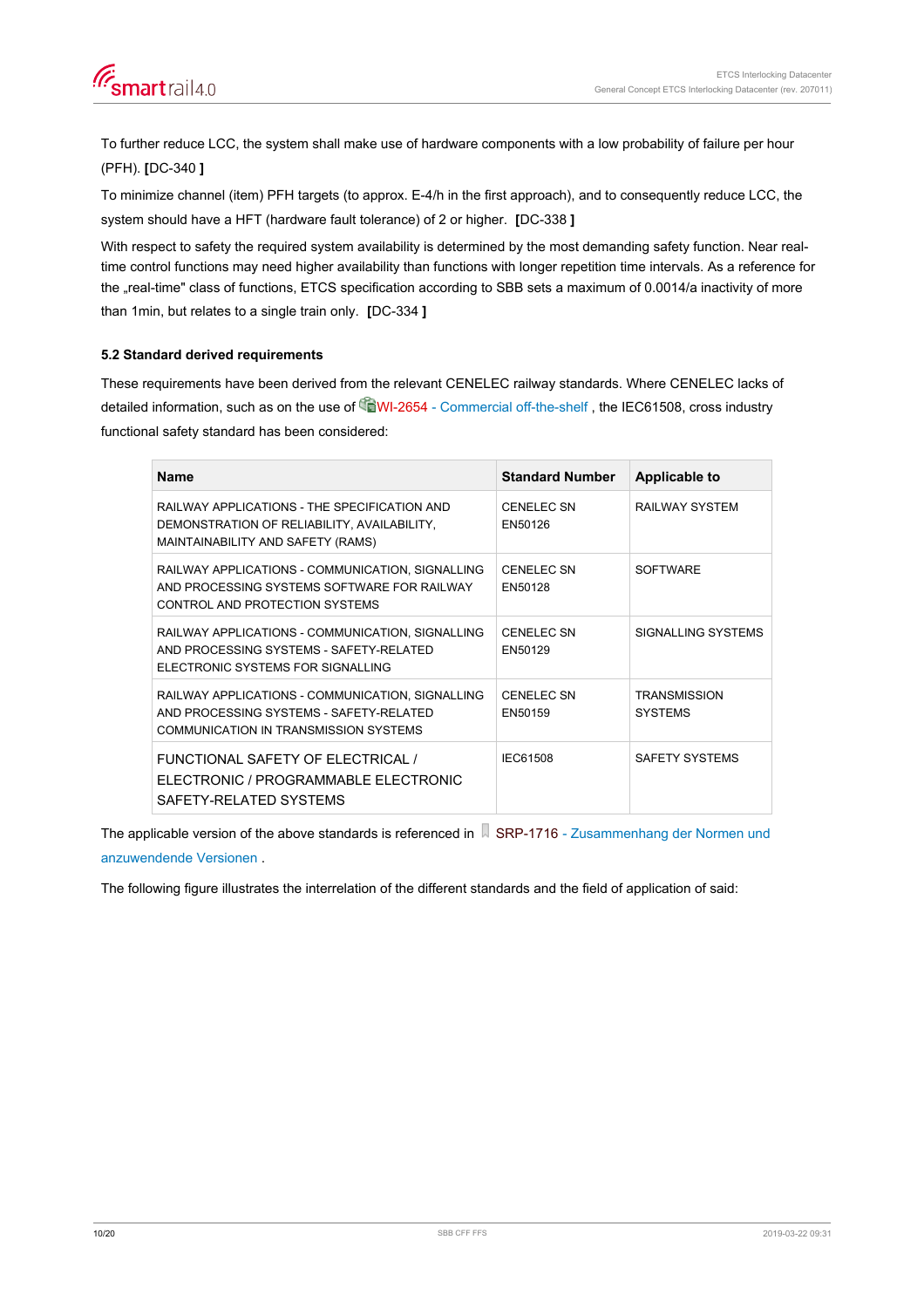<span id="page-10-0"></span>



*Figure 3 Standards Field of Application*

## **5.2.1 Requirements derived from CENELEC Standards**

For SIL4 capability, the total system must have the capability of a tolerable functional unsafe failure rate TFFR<E-8 and safety-related system functions must meet their individual TFFR<E-8 for random faults

| Tolerierbare<br>Gefahrdungsrate THR pro<br>Stunde und pro Funktion | Sicherheitsanforderungsstufe |
|--------------------------------------------------------------------|------------------------------|
| $10^{-9}$ $\leq$ THR $<$ $10^{-8}$                                 |                              |
| $10^{-6}$ ≤ THR < $10^{-7}$                                        |                              |
| $10^{-7} \leq$ THR $< 10^{-6}$                                     |                              |
| $10^{-6}$ $\leq$ THR $<$ $10^{-5}$                                 |                              |
|                                                                    |                              |

The system shall provide safe, secure and available communication means and methods, to exchange information within applications, in-between applications, and with system-external instances. **[**DC-308 **]**

The system shall provide independency of safety-related and non-safety-related functions. Functions not safety-related shall have no influence on safety-related functions. This requirement may be satisfied by separated hardware or by dedicated SIL4 separation software, e.g. respective software encapsulation layers **[**DC-304 **]**

The system shall be operator and maintainer friendly. The system needs protection against operating or maintenance errors. The system shall need limited human intervention. **[**DC-303 **]**

Complete pre-existing systems may be used that perform one or more safety-related functions, and were developed according to other safety standards. It is expected that potential deficiencies are mostly formal and identifying and managing possible gaps is deemed feasible. **[**DC-306 **]**

Pre-existing equipment may be used that performs only part of a safety-related function, and missing properties are supported by the remaining part of the function. **[**DC-305 **]**

Use of COTS may be accepted if there are no valid alternatives or development would be too expensive or solutions are ineffective to defend against systematic faults due to the limited railway market or solutions are impossible to get due to highly advanced technology required. **[**DC-311 **]**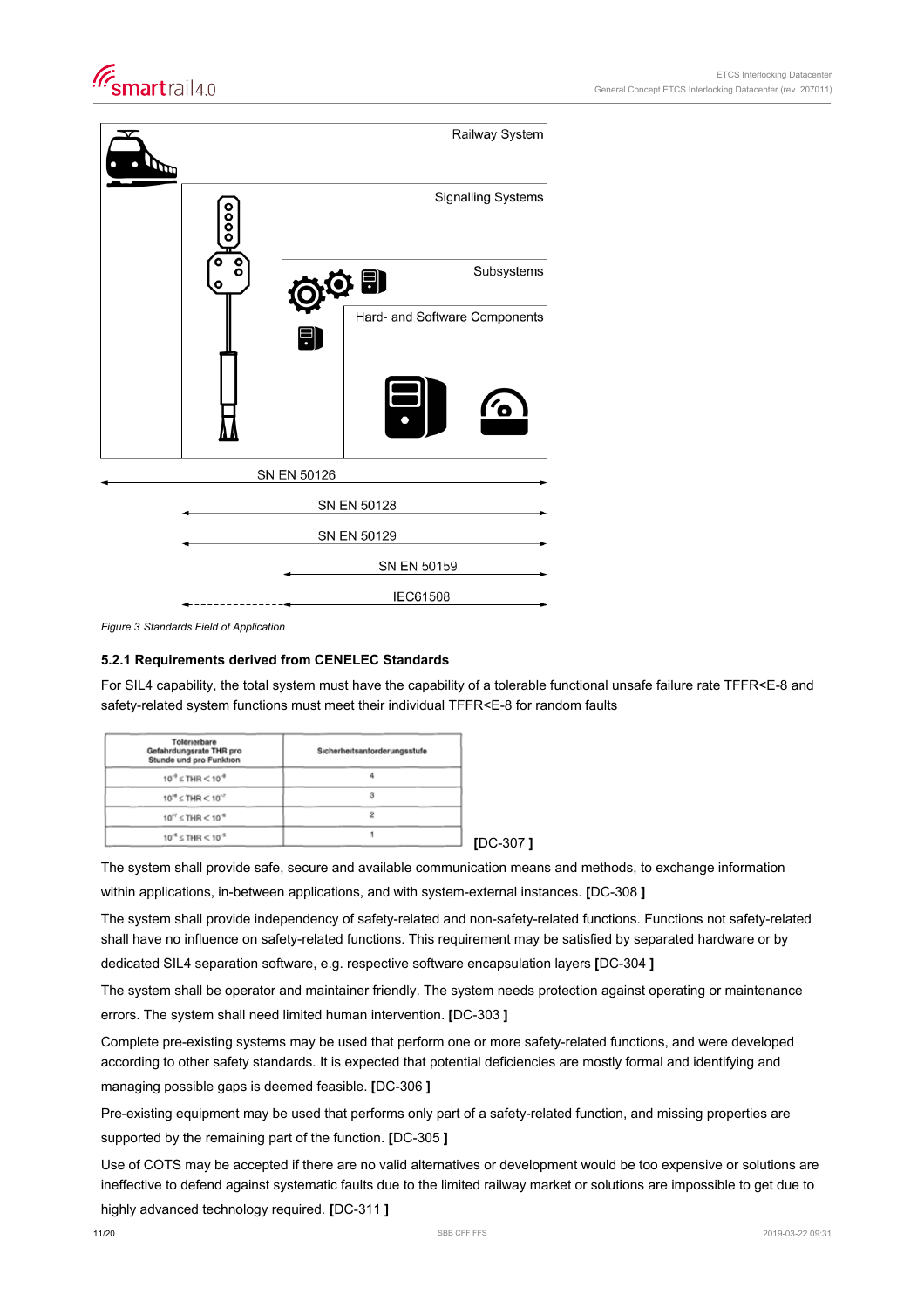Supervised COTS components require available information on functionality, interfaces, hardware and/or software constraints, failure rate, environmental conditions, conditions of use. **[**DC-309 **]**

Supervised COTS components must be identified, included in the overall system definition and put under configuration control. **[**DC-315 **]**

Supervised COTS components require interface hazard analysis or FMEA to identify hazardous failure modes on the boundary of the equipment, and SIL classification. **[**DC-314 **]**

For each supervised COTS equipment's boundary failure mode, it must be demonstrated that it cannot occur due to the internal architecture or data structure or the part must be re-qualified according to the required SIL or there must be

external supervising instances negating the failure and establishing a safe state within the safety target. **[**DC-317 **]**

For supervised COTS equipment's boundary failure modes not traceable to the root cause, the full failure rate of the equipment shall be assigned unless it is possible to identify and exclude parts not able to contribute to the hazard. This failure rate shall be demonstrated to be compatible with the TFFR required for the complete function. **[**DC-316 **]**

Supervised COTS equipment must be included in all system design, verification and validation activities as a black box.

Functional and non-functional requirements must be assigned, and fulfillment verified and validated). **[**DC-313 **]**

For supervised COTS equipment, a strategy shall be defined to manage the possible effects of product changes (e.g. disable automatic software updates) **[**DC-312 **]**

Embedded COTS software developed according to EN50128 is to be preferred wherever possible **[**DC-323 **]**

Embedded COTS software requires traceability to be established after implementation, but prior to verification/validation. It shall be shown that verification/validation is as effective as it would have been with traceability across all

# phases **[**DC-326 **]**

Embedded COTS software requires

- documentation of the requirements that the pre-existing software is intended to fulfill
- documentation of the assumptions about the environment of the pre-existing software
- documentation of the interfaces with other parts of the software
- inclusion in the validation process of the whole software
- for SIL3/4 analysis of possible failures of the pre-existing software
- for SIL3/4 analysis of failure consequences on the whole software
- for SIL3/4 a strategy to detect failures of pre-existing software and to protect the system from these
- for SIL3/4 verification and validation of allocated requirements, failure detection and protection of the system from these failures
- SIL3/4 verification and validation of assumptions on the environment of the pre-existing softwar

# **[**DC-324 **]**

Embedded COTS software shall have a sufficiently precise (e.g. limited to the used functions) and complete description (i.e. functions, constraints and evidence), including hardware and/or software constraints for integration and application, description of what the software was designed for, its properties, behavior and characteristics. **[**DC-333 **]**

Embedded COTS software shall, before delivering a software release, be included in a traceable software baseline under configuration control. **[**DC-343 **]**

Upon configuration changes relating to embedded COTS software, the software shall be interface tested, including

- all interface variables at their extreme positions
- all interface variables individually at their extreme values with other interface variables at normal values
- all values of the domain of each interface variable with other interface variables at normal values
- all values of all variables in combination (this may only be feasible for small interfaces)
- the specified test conditions relevant to each call of each subroutin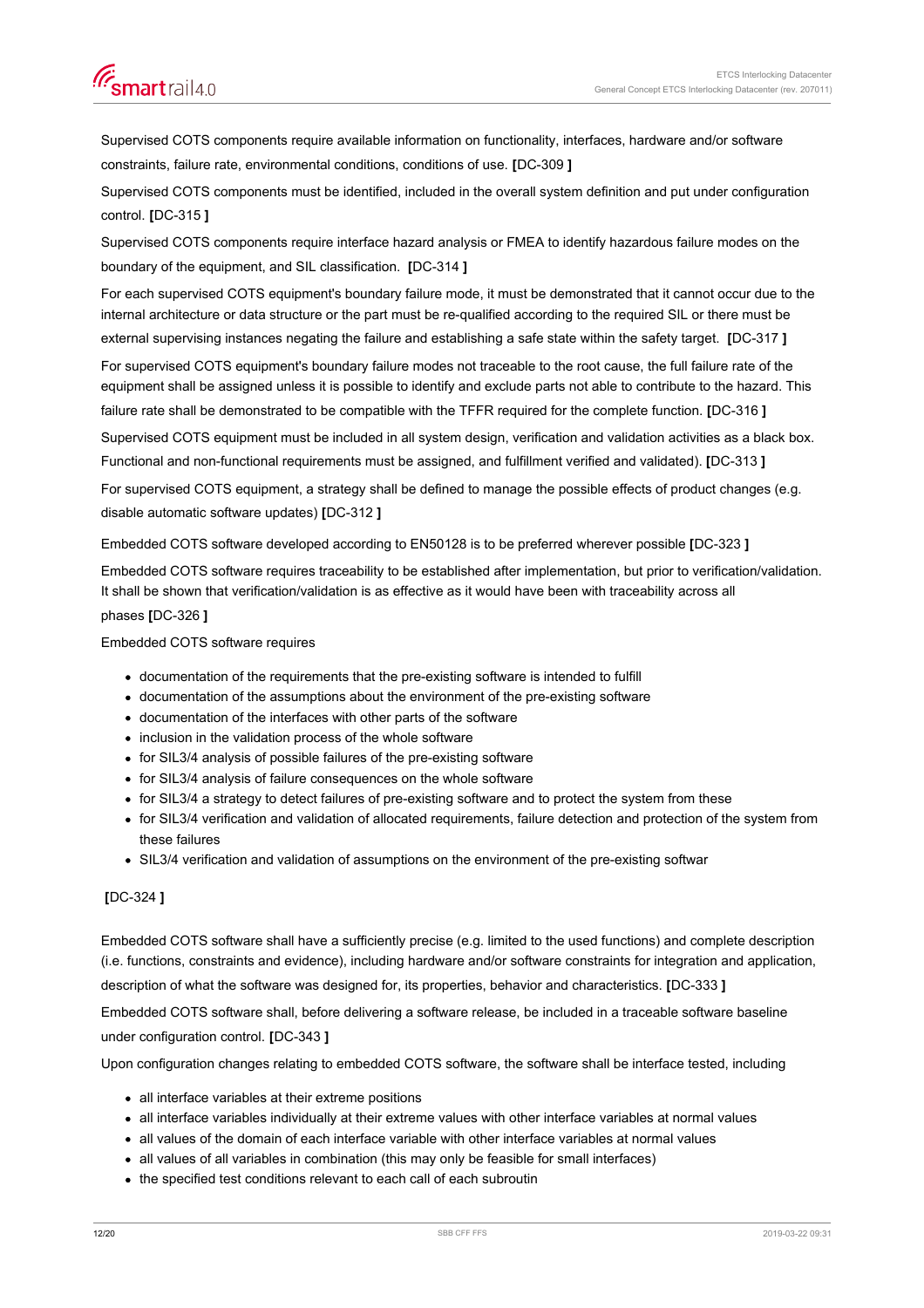# <span id="page-12-0"></span>**[**DC-349 **]**

The system has no hazardous single random hardware component failure **[**DC-336 **]**

Simultaneous faults in two items shall be non-hazardous **[**DC-341 **]**

The system must check all inputs (value ranges, electrical characteristics, time, consistency) **[**DC-350 **]**

The system detects and negotiates single faults before another such fault in a second channel occurs **[**DC-347 **]**

The system detects dormant faults by periodical monitoring Periodic tests (meaning tests under the necessary conditions for the fault) shall be implemented for all hazardous faults, using (at least) the DC fault model, and shall show results within the failure detection time SDT. **[**DC-351 **]**

The SDT for hazardous double faults shall be less than 2 / sum of the individual failure rates

#### **[**DC-346 **]**

The system's components shall have CPU fault detection covering DC faults of registers, internal RAM, program counters, stack pointers, reset generators **[**DC-345 **]**

The system's components shall have power supply fault detection for supply of integrated circuits **[**DC-344 **]**

The system shall have independent power supplies for the channels / cross-channel comparison **[**DC-337 **]**

The system shall apply sequence monitoring including program sequence monitoring and temporal monitoring by a separate time base. The system monitors behavior and plausibility of the program sequence. The system monitors triggering points correctly placed in the program sequence. The system has logical monitoring of the correct sequence of individual program sections (by software or external watchdog) **[**DC-339 **]**

The system has voltage monitoring functions. It includes measures against voltage breakdown, voltage variations, overvoltage, and low voltage. It detects overvoltage or under voltage early enough to store internal state (if necessary). It sets outputs to safe state upon over voltage or under voltage, or switches over to a second power unit. **[**DC-348 **]**

The system has monitoring and measures on operating temperature outside of specified range **[**DC-342 **]**

#### **5.2.2 Requirements derived from IEC61508**

If COTS components from other industries may be used to build the system, in a first approach, the requirements transform into a simple requirement for the reliability of the system hardware, namely a **probability of dangerous failure** per hour (PFH) of less than E-8/h according to the general industry safety standard IEC61508.

| <b>Safety integrity</b><br>level | Average frequency of a dangerous failure of the<br>safety function [h <sup>-1</sup> ] |
|----------------------------------|---------------------------------------------------------------------------------------|
| (SIL)                            | (PFH)                                                                                 |
|                                  | $> 10^{-9}$ to < 10 <sup>-8</sup>                                                     |
| 3                                | $\geq 10^{-8}$ to < 10 <sup>-7</sup>                                                  |
|                                  | $\geq 10^{-7}$ to < 10 <sup>-6</sup>                                                  |
|                                  | $\geq 10^{-6}$ to < 10 <sup>-5</sup>                                                  |
|                                  |                                                                                       |

Use of COTS equipment requires evidence of

- clearly restricted and specified functionality
- probability of dangerous systematic faults meeting SIL requirement
- analysis of operational experience of a specific configuration
- suitability analysis and testing regarding performance in the target application
- prior analysis and testing
- known functional behavior and behavior with faults
- known accuracy, time response and response to overload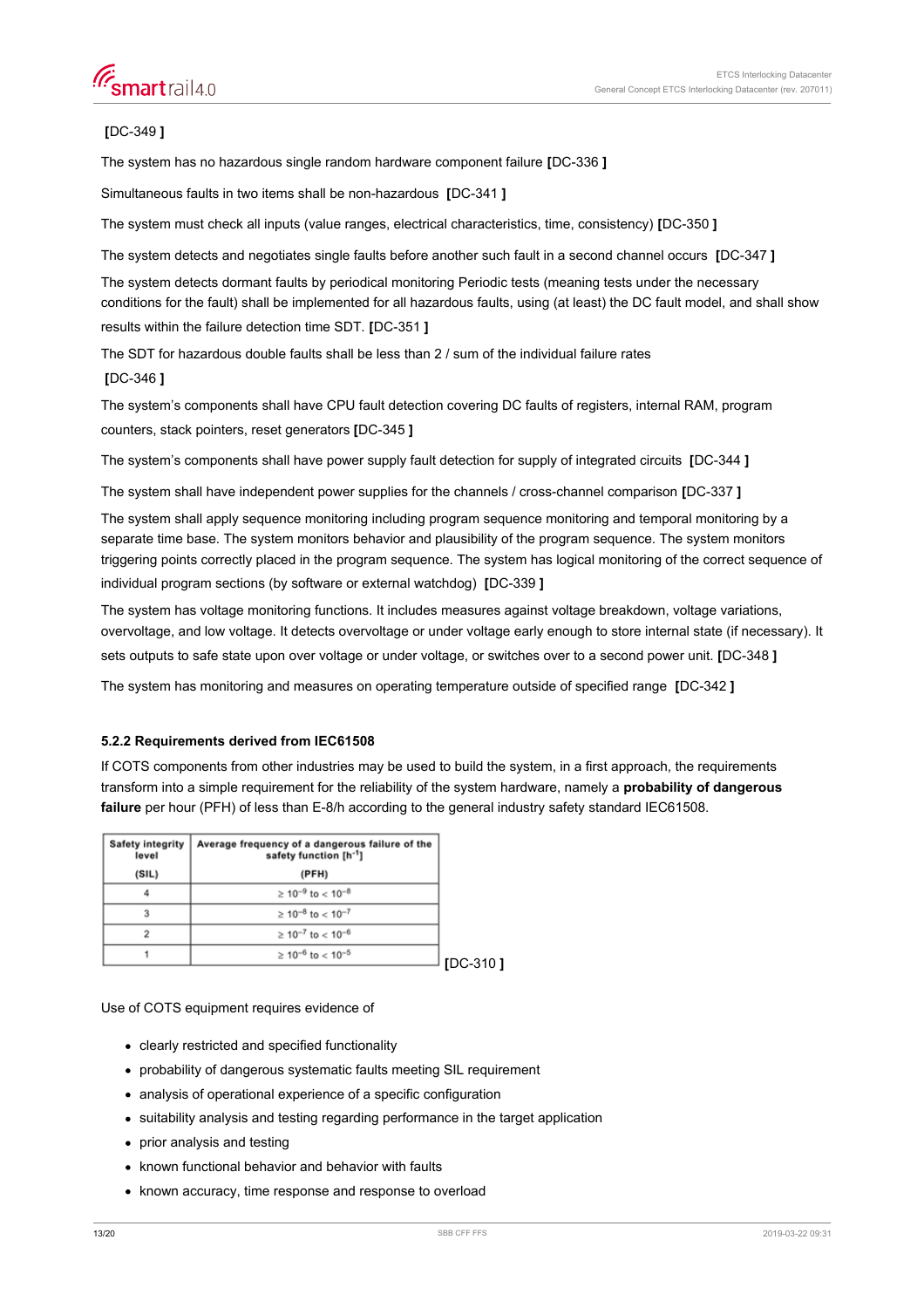



• known usability, human error impact, maintainability

# **[**DC-331 **]**

Use of COTS components requires analytical evidence of

- similar conditions of use
- similar operational profile covering all factors enabling system faults
- similar applicational environment
- similar modes of use and functions performed
- similar configuration and interfaces to other systems
- similar operating system and translator/compiler
- similar human factors
- that the dangerous failure rate has not been exceeded in previous use
- that an effective system for reporting failures has been used

#### **[**DC-330 **]**

Use of COTS components requires

- impact analysis on any differences (analytics and testing)
- demonstration that quantitative SIL targets given by the using system are met
- that unused functions cannot affect the required integrity of used functions
- that unused functions are physically or electrically disabled
- or that related software is excluded from the configuration

## **[**DC-328 **]**

Use of COTS components, including use after any modification of COTS parts, requires justification of proven-in-use characteristics including

- suitability analysis and testing for the intended application
- demonstration of equivalence between the intended and the previous operation
- impact analysis on any differences
- statistical evidence from prior us

## **[**DC-321 **]**

Use of COTS components, including use after any modification of COTS parts, requires, for documentation, analysis and justification, a degree of coverage and detail reflecting

- $\bullet$  the complexity of the element
- the systematic capability required for the element
- the novelty of the design

## **[**DC-320 **]**

For the software or firmware embedded in COTS components, e.g. drivers or operations systems software, the Embedded COTS software use requires either

- development compliant to IEC61508 (Route 1) *(relates here to EN50128)*
- a proven-in-use argument (Route 2 for software, as for system or hardware), or
- probabilistic assessment (Route 3 applied for software)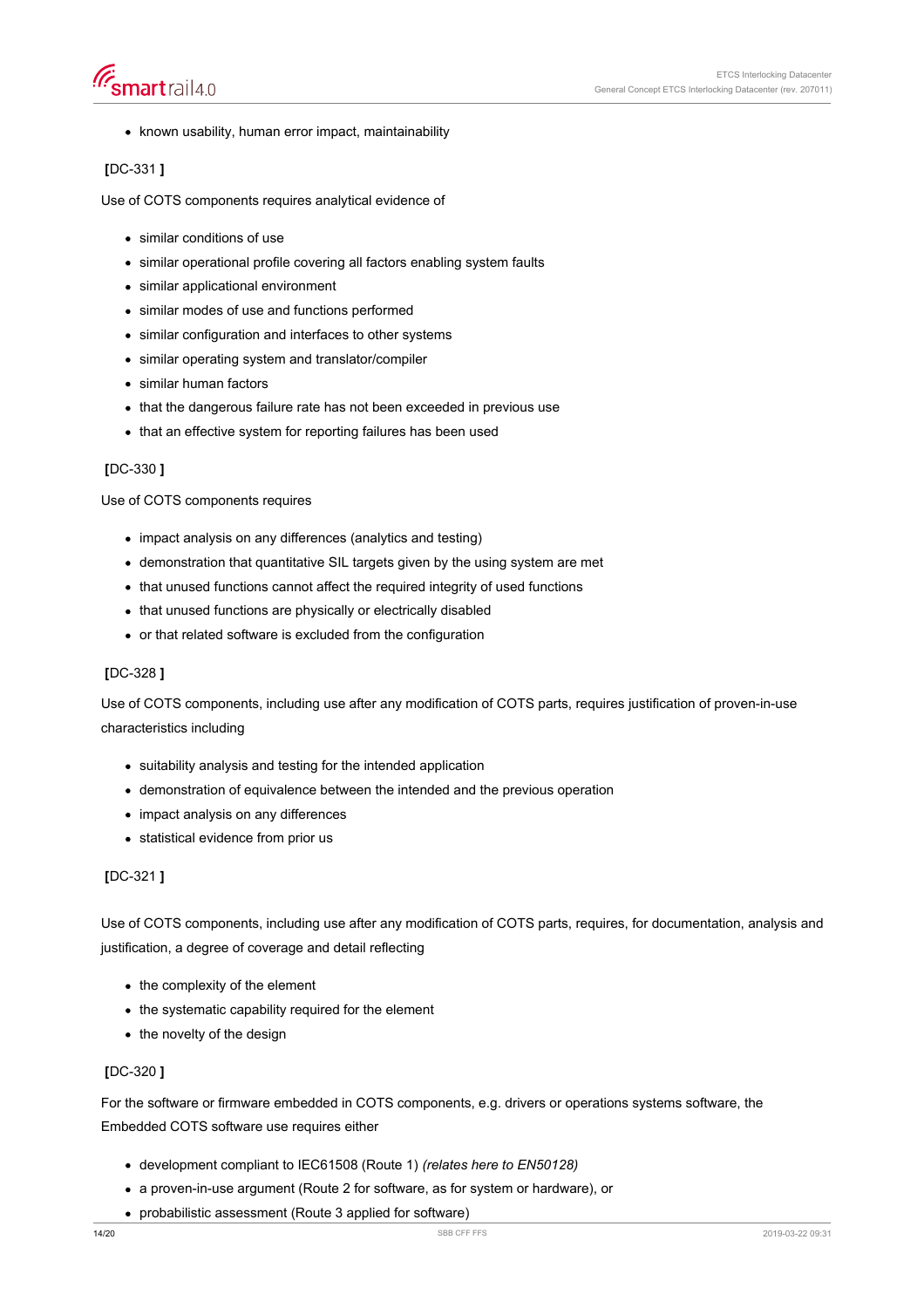

and

- a safety manual with a precise and complete description adequate for an assessment
- supplier's documentation and records of the development process
- and/or additional qualification activities
- and in some cases, reverse engineering
- creation of adequate specification or design documentation
- consideration of legal conditions (e.g. intellectual property rights)
- early justification of the element (e.g. during safety planning

## **[**DC-332 **]**

#### Configurable COTS software use requires

- application software reflecting configurability versus existing functionality and complexity
- fault prevention during design, production, loading and modification of configuration data
- data structures consistent with the functional system requirements and application data
- data structures complete, self-consistent, protected against alteration or corruption
- a well-documented configuration process

#### **[**DC-355 **]**

When justifying COTS software use by quantification of operational experience (proven-in-use argument, Route 2 for software), the following is required:

- the software or data version used shall be identical to the one used previously to gain experience
- the operational profile of the input space shall be unchanged
- an effective system for reporting and documenting failures shall have been in place
- mechanisms shall have been in place to detect any failures which may occur (on-line monitoring)
- test data distribution shall be equal to distribution for demands during previous operation
- test runs shall be statistically independent from each other, with respect to the cause of a failure
- the number of test cases shall be n>100
- there shall have been no failure identified during the n test cases
- operational experience shall exceed 5E9 hours for SIL4 (equaling 571000 years cumulated)

## **[**DC-357 **]**

COTS software use may be justified by assessment of the non-compliant development (Route 3). The assessment requires

an IEC61508 compliant software safety requirements specification for the new application (refer to IEC61508-2010-3 Table A.1, here superseded by requirements from EN50128)

- the justification that the IEC61508 requirements and guidance for software have been considered (here superseded by requirements from EN50128)
- design documentation sufficient to argue compliance with the requirements specification
- design documentation sufficient to argue the required systematic capability
- design documentation covering the software's integration with the hardware
- systematic verification and validation with documented testing and review of design and code
- positive operational experience may replace some black-box or probabilistic testing
- evidence that unwanted functions will not prevent the system from its safety requirements
- removing unwanted functions from the build, or disabling unwanted functions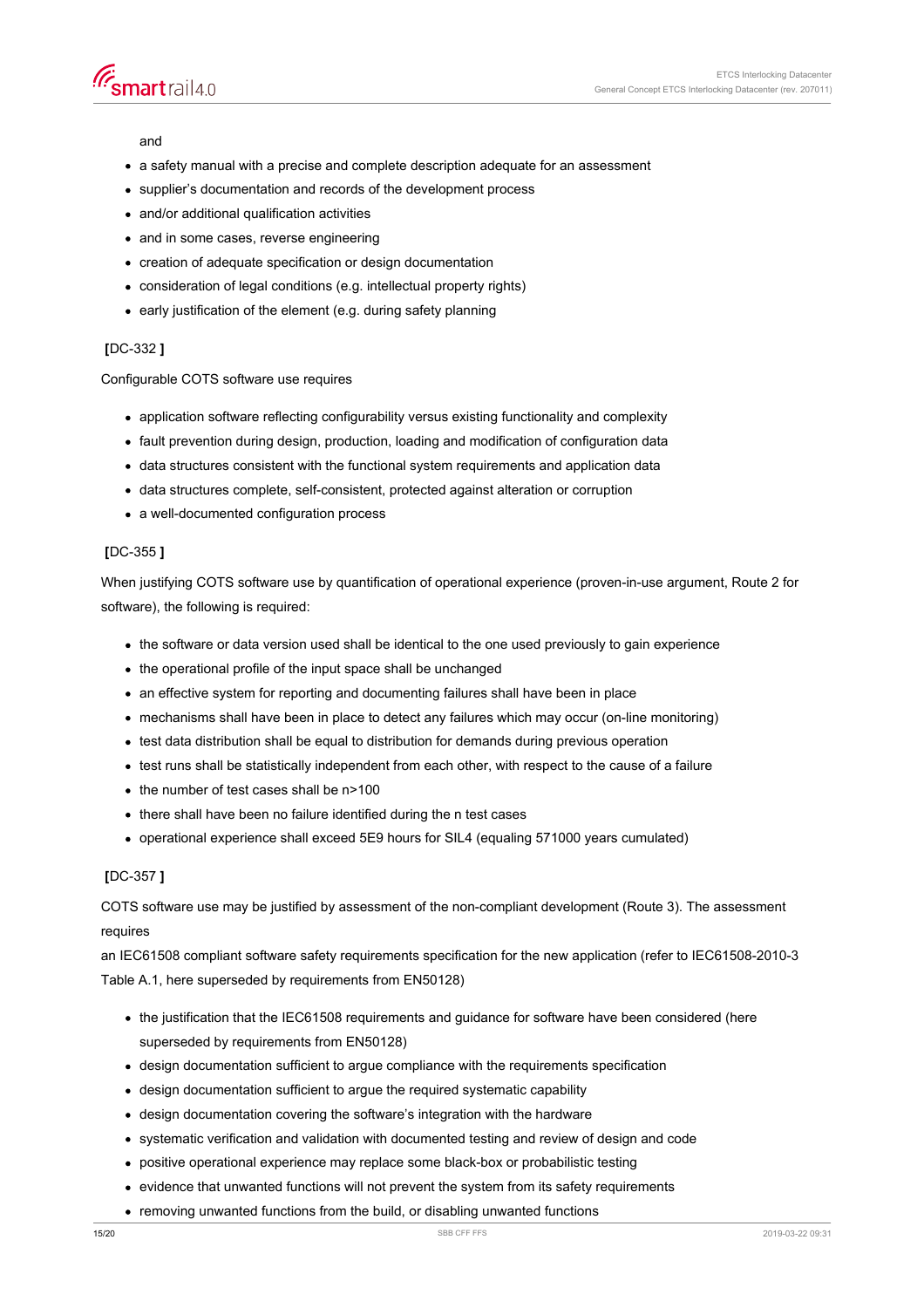- <span id="page-15-0"></span>architectural measures (e.g. partitioning, wrappers, diversity, checking the credibility of outputs)
- extensive testing
- identified failure mechanisms of the software element
- mitigation measures implemented (e.g. exception handling)
- planning for use of the COTS embedded software elements
- planned configuration of software element, and run-time environment, compiler/linker, etc.

**[**DC-356 **]**

# **6 System design concepts proposals**

#### **6.1 Safe Datacenter Application Platform**

A market research conducted by ESG Elektroniksystem und Logistik GmbH confirms the lack of CuVI-2654 -[Commercial off-the-shelf](https://trace.sbb.ch/polarion/#/project/library/workitem?id=WI-2654) (COTS) servers or high performance computers with SIL4 capabilities. Yet SIL4 pre- certified hardware is available as embedded systems. In the railway field those embedded computer are mainly used for onboard applications such as **W**I-2292 - ETCS - On Board Unit. Components pre- certified to EN 50129 are therefore designed for the operation in harsh environments. These supplementary requirements, yielding the operation in harsh conditions are not needed for the targeted application in the datacenter and imply therefore only an unjustifiably cost factor.

Moreover the embedded solutions, provided by different vendors are all based on dated CPU architectures and must often be operated in restricted conditions to fulfill the SIL4 demands. Typically the boards are operated in lockstep mode, where the clocks of two CPU are synchronized and the safety function is processed in parallel and validated with a 2oo2 voting.

Thus the potential of modern day multicore CPUs cannot be exploited in such a setup. That performance is highly desired to design a performant SI [SRP-4951 - Safe Data Center Application Platform](https://trace.sbb.ch/polarion/#/project/SR40_Programm/workitem?id=SRP-4951).

To overcome this dilemma new innovative architectures for the [SRP-4951 - Safe Data Center Application](https://trace.sbb.ch/polarion/#/project/SR40_Programm/workitem?id=SRP-4951) [Platform](https://trace.sbb.ch/polarion/#/project/SR40_Programm/workitem?id=SRP-4951) are proposed in this section. Some of them are based on disruptive principles, and can therefore most likely not be certified by strictly following the routes denoted in the CENECLEC standards. Thus the proposed designs must be evaluated against there ability to being certified. This has to be done in close collaboration with the certification authorities, namely the [WI-2171 - Federal Office of Transport](https://trace.sbb.ch/polarion/#/project/library/workitem?id=WI-2171) (BAV).

#### **6.1.1 Approach 1 - Pre-certified safety**



*Figure 4 MooN Architecture with Safety COTS*

The approach with expected the lowest certification hurdles, is based on safety pre-certified hardware and software. This means only hardware specially designed and pre-certified to CENELEC EN 50129 will be used. Such safety pre-certified embedded CPU boards are commercially available, mostly in combination with a board support package (BSP), a safety real time operating system (RTOS) and a certification package. The certification package contains certification artifacts, such as the safety case, the safety manual and typically the assessment report from the certification authority or notified body. These artifacts can be used for the system-level certification. Thus, an important part of the certification effort has already been conducted by the supplier.

This significantly lowers the certification risks and results in more predictable certification costs.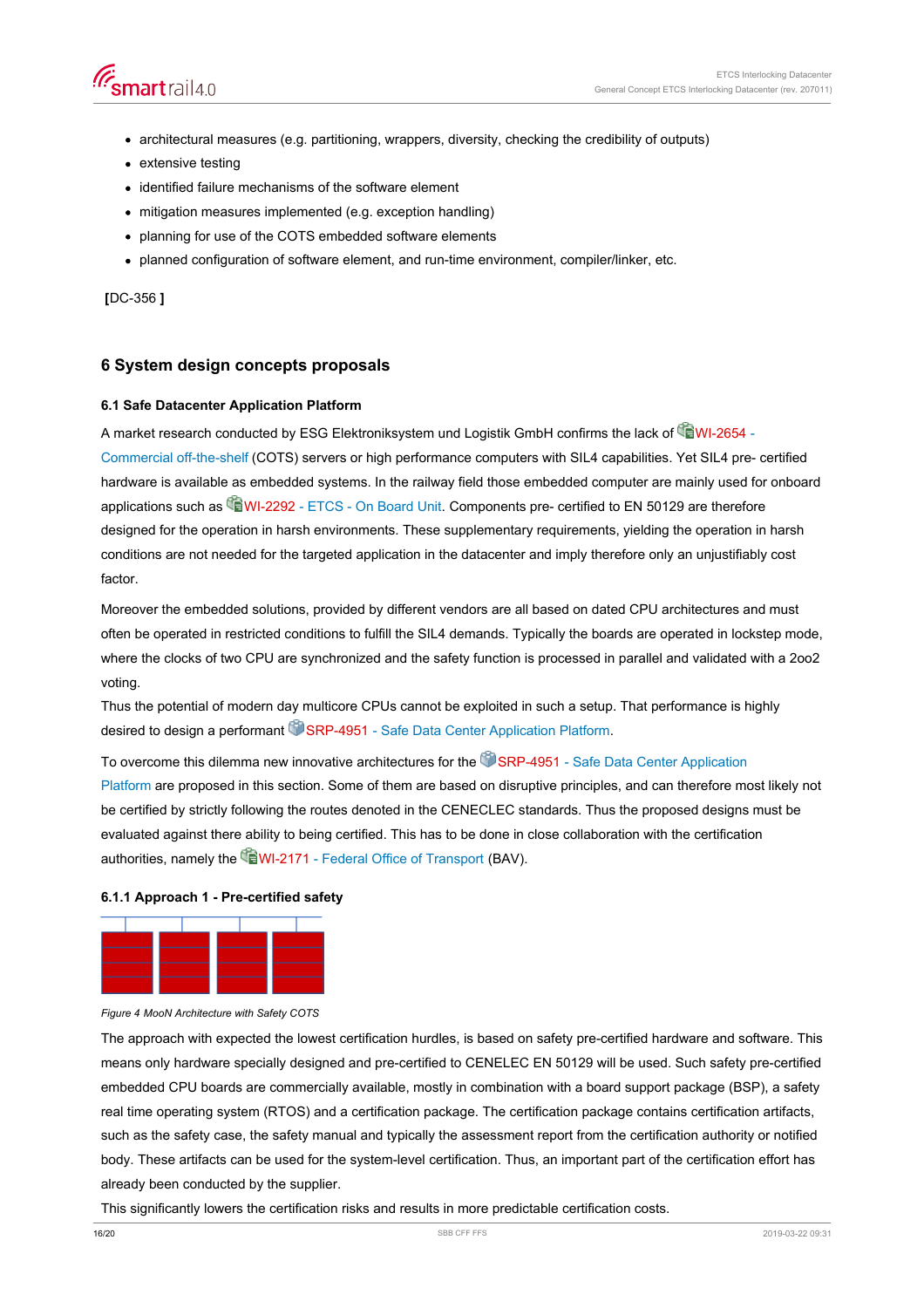<span id="page-16-0"></span>It must be noted that the artifacts are only beneficial for system level certification if the hardware is used in the exact same combination with the BSP and RTOS as the vendor intends.

The drawback of this approach is clearly the strong dependency of hardware and software. The dependence on a single hardware supplier during the whole life cycle of the platform once a particular supplier has been chosen is another negative aspect.

A further technical shortcoming of this approach is, as already mentioned in the introduction, the lack of available stateof-the-art pre-certified hardware.

Thus, parallelization of hardware might be inevitable to provide the necessary processing power. It might furthermore not be possible to benefit from all advantages of modern day virtualization solutions applied in classical datacenters, such as virtual infrastructure with automated load balancing and fail over clustering with the advantage of managing pooled resources across the datacenter. Commercially available solutions with those functionalities simply don't comply with the certification packages provided with the pre-certified hardware. Considering the described drawbacks, the pre-certified safety approach seems not to be ideal concept for a future proved platform. Nevertheless, it presents a respectable fallback option in case that the more disruptive approaches fail or as intermediate solution until other concepts are mature enough to be implemented.

#### **6.1.2 Approach 2 - Hardware-centered safety mechanisms**



*Figure 5 MooN Architecture with diverse COTS channels*

The architectural design that lays behind this approach shall act as door opener for the use of WAI-2654 - Commercial [off-the-shelf](https://trace.sbb.ch/polarion/#/project/library/workitem?id=WI-2654) (COTS) data center servers in the safe environment. The platform shall be composed of a multichannel architecture with MooN voting. The individual channels are built from diverse COTS components (Hard- and Software). This means that each channel uses a different hardware architecture from a different server vendor. Same is true for the operating system and any firmware or middleware. This is the key to prevent from hazards induced by common cause failures of the channels.

Only the voting and the supervision of the COTS servers is performed on pre-certified SIL4 hardware.

This vastly reduces the amount of pre-certified SIL4 components (Hard- and Software) in the system configuration. Operations that require high processing power will be executed on the COTS equipment. The less resources demanding voting process will rely on Safety COTS.

State of the art IT hardware equipment (server) can be used for the processing intense tasks. Furthermore, modern day virtualization and clustering solutions can be applied without modifications. This results in a high available datacenter design, close to the days state of the art.

The drawback of this approach is undoubtedly the high effort required to prove and trace the diversity of the channels. Diversity is mandatory to avoid common cause failures. An examination of server hardware design down to component level might be required. This is only possible in close collaboration with the hardware manufacturer and depends on his willingness to disclose his designs. Since the design is the main intellectual property of a server manufacturer there is a least a doubt that this will be possible.

The use of diverse hard- and software also increases the maintenance and configurations effort.

Obsolescence management must be carried out for different hardware, supplied by different vendors which increases the effort. The comprehensive common cause analyses, will have to be reconducted every time a component has to be replaced because of obsolescence of said.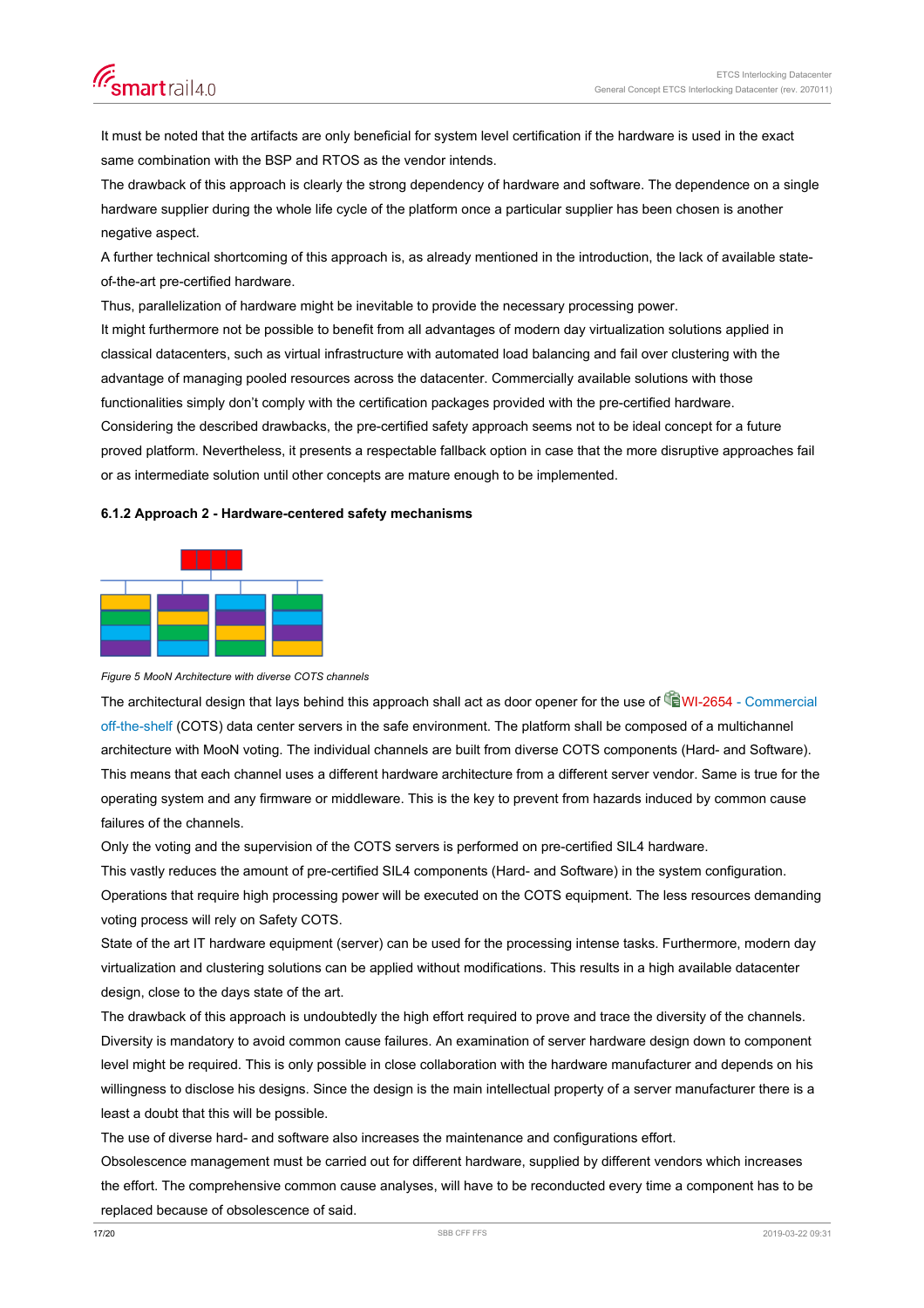<span id="page-17-0"></span>

The general maintenance and operation cost are also likely to be higher with a heterogenic server portfolio.

#### **6.1.3 Approach 3 - Mixed safety mechanisms**



The main goal of this approach is to get rid of the heterogenic hardware and software portfolio that is needed to achieve diversity in the hardware centered approach.

The required diversity, diagnostic coverage and independence of the channels shall be achieved by means of software mechanisms. The precondition is that the error detection probability of the mechanism is independent of the actually used [WI-2654 - Commercial off-the-shelf](https://trace.sbb.ch/polarion/#/project/library/workitem?id=WI-2654) hardware.

A known mechanism to detect malfunction of the hardware channels is the use of arithmetic codes. AN encoding is often referred in literature and seems to be the most applied encoding mechanism: Simplified spoken: The information in all variables and all instructions are multiplied with a constant A. Now only multiplies of A are valid codewords. Soft errors causing alteration of the codeword such as bitflips in memory can be detected.

Before every new operation the variables are checked by computing the modulus with A. If the result is 0 then the codeword is valid and can be further porcessed.

More sophisticated implementation of AN encoding can furthermore detect control flow errors. AN encoding provides, with other words the standard demanded diagnostic coverage.

An further improvement of this approached is called diversified AN encoding in which multiple encoded replicas based on code with different encoding constants are used to achieve diversity. This allows a supplementary voting of the result of the replicas including one replica based on the native source code.

The safety standard IEC 61508 lists coded processing in volume 2 in A.4 as method to detect execution errors. For SIL4, the IEC 61508 additionally demands hardware redundancy. One might interpret the standard that encoding is a method allowed to increase diagnostic coverage but not to increase the hardware fault tolerance.

Therefore, a multilayered approach is chosen, the system channels will still be voted by a voter implemented on precertified SIL4 hardware as described in Approach 2, but each channel of the platform will be built out of multiple AN encoded sub channels (with or without diversity). The sub channels can run on identical COTS hardware or even on the same machine. This will basically increase the diagnostic coverage of each system channel and help to detect hardware failures at runtime. With this approach a channel built out of COTS hard- and software can be increased from no SIL to at least a SIL2.

There are only a few companies like Silistra GmbH in Germany with products on the market that offer compile time encoding as ready to use solution. These products are relatively new on the market and there is alack of reference applications and certification in the railway signaling domain.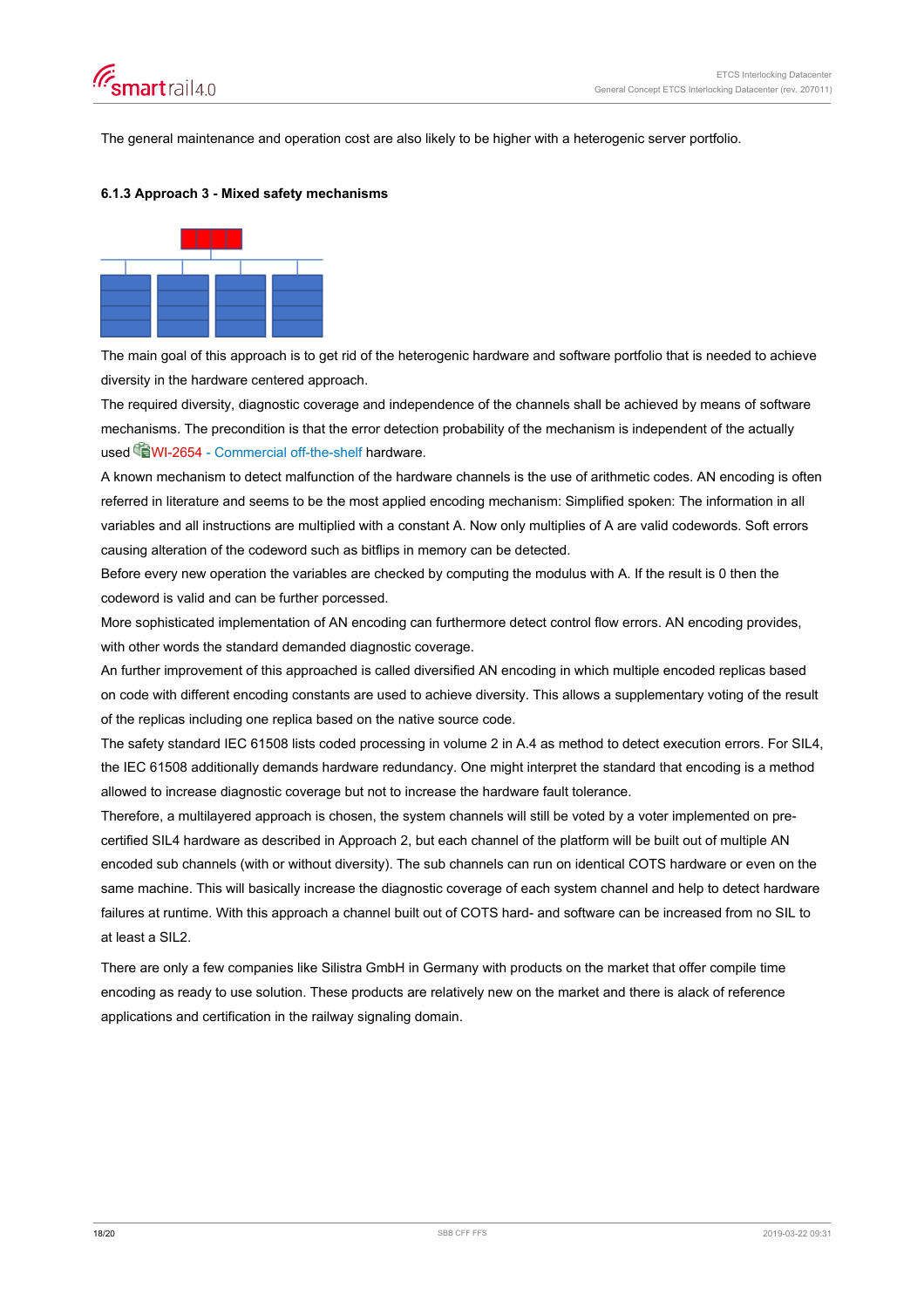#### <span id="page-18-0"></span>**6.1.4 Approach 4 - Software-centered safety mechanisms**



The software centered safety approach requires, contrary to the other presented approaches, no pre-certified SIL4 hardware. The whole platform shall be built out of **WI-2654** - Commercial off-the-shelf server.

The fault tolerance is solely guaranteed by software mechanism. As in approach 3 described, diversified source code encoding shall be applied. Multiple different replicas that cross-vote their results shall guarantee fault tolerance.

The safety certification of the safety layer of the platform could, in the best-case scenario, be totally uncoupled from the hardware. In a less optimistic scenario the certification demands some minimal application conditions to be fulfilled by the hardware.

In both scenarios, a hardware change during the life cycle of the platform would be possible without or only with a minimal obligation for recertification.

So far, no commercial and certified implementation of solely software based safety is known. Also do the relevant safety and railway standards not cover such a scenario.

There is doubt that products based on this mechanisms are already mature enough to be applied in such an extent. Extensive supplementary fundamental research to prove that a SIL4 can be achieved with such a design is to be expected.

## **6.2 Geo Redundancy / Regionalization**

To fulfill the demanding **WI-1018** - Availability requirements yielding the control instances of the swiss rail network, said shall be split into multiple regions. A number of ten segments are considered for the SBB network, other  $\hat{\mathbb{Q}}$ WI-2289 [- Infrastructure Manager](https://trace.sbb.ch/polarion/#/project/library/workitem?id=WI-2289) may have additional segments, leading to a total of ten to twenty regions in Switzerland. All safety critical applications necessary to control a region or segment, shall be hosted in a cluster of two logical datacenters (DCn and DCn'). The cluster partners must be located geo redundant to pervent from a system breakdown in case of a major event such as a natural disaster or terrorist attacks. Each of the two datacenters must be able to control its dedicated region alone, without restriction, in the event that its cluster partner fails.

A short fail over interruption in operation while transfering services from the failing to the healthy partner might be tolerable. Yet fault tolerant system without fail over time is preferable.

Software or telecommunication issues happening in a region shall not affect other regions as each region is hardware and logically built as independent as possible.

Software or firmware updates can separately be deployed to the regions.

Since the construction and operation of 20 plus datacenter facilities seams not cost effective and contradictive to the SR40 centralization goals, the logical datacenters shall be co-hosted at two facilities (A and B).

The concept is illustrated in the figure below: